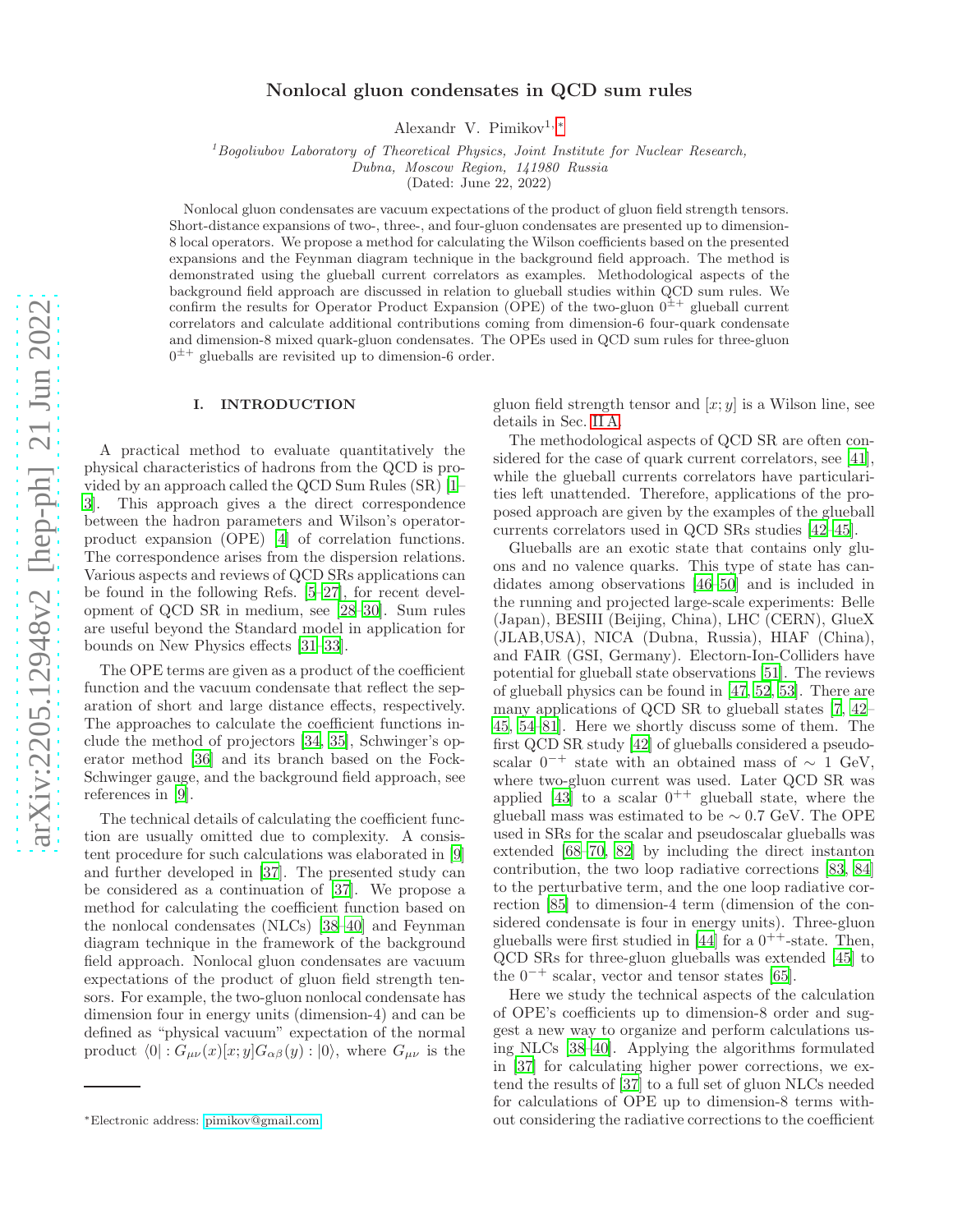functions, see Sec. [II.](#page-1-0) The three-loop coefficient functions of two-gluon NLC OPE was obtained in [\[86](#page-15-6)] for the leading dimension-4 term. We develop and obtain expansions of NLCs for two and three-gluon condensate up to dimension-8, where terms of expansions are given employing local condensates. Vacuum expectation of normal product of local operators are usually called condensate but here we use phrase "local condensate" to distinguish between local and nonlocal condensate. The result for four-gluon condensate expansion includes only the leading dimension-8 term. Coordinate dependence of higher dimension terms is also discussed using permutation symmetries of gluon fields strength tensor in condensate. Our result is in agreement with the two-gluon condensate expansions that were first obtained in [\[87](#page-15-7)] in dimension-6 order and then in [\[37](#page-14-6)] up to dimension-8 term.

The number of terms that need to be evaluated is growing with the mass dimension (dimension in energy units) of OPE order. We propose [\[74](#page-15-8)[–76\]](#page-15-9) to use the so-called nonlocal condensates, which help to systematize the contributions and simplify calculations. We consider NLCs in the form of their truncated expansions given in terms of local condensates. As a result, each NLC-based OPE contribution is represented in this work through a finite set of the OPE terms given by the local condensates of various dimensions starting from the mass dimension of the original NLC. In other words, we use NLCs only as intermediate while the final results for OPEs are given through local condensates. Originally, NLCs were used differently in QCD SR – for resumming an infinite series of local condensates by modeling of the long-range dependence [\[88](#page-15-10)] of NLCs. One of the models for the two-gluon NLC could be found in [\[89\]](#page-15-11). The NLCs were successfully applied in studies of the hadron structures (distribution amplitudes, form factors) [\[40](#page-14-8), [87,](#page-15-7) [88,](#page-15-10) [90–](#page-15-12)[98\]](#page-15-13).

The idea of using a truncated series of NLCs for OPE was first applied in [\[74](#page-15-8)[–76\]](#page-15-9) for studying C-odd  $0^{\pm-}$  threegluon glueball states in QCD SR. Although, we focus here on the gluon condensates and glueball state, the considered ideas can be applied to other states within QCD SR and beyond. Recent applications of gluon condensates beyond QCD SR include studies of heavy quarkonium within potential nonrelativistic QCD [\[99,](#page-15-14) [100\]](#page-15-15), the rapidity anomalous dimension or Collins-Soper kernel [\[101\]](#page-15-16), see references in [\[86](#page-15-6)].

The suggested method to calculate OPE using a truncated series of NLCs is demonstrated for correlators that represent the two-gluon and three-gluon  $0^{\pm +}$  glueball states in QCD SRs. The demonstrations lead to the following results: (i) for the two-gluon current cases we obtained additional dimension-8 terms which were not considered in [\[42,](#page-14-10) [43](#page-14-19)]; (ii) for the three-gluon current cases [\[44,](#page-14-21) [45](#page-14-11)] the OPE for correllators are revisited in dimension-6 order and compared with [\[44,](#page-14-21) [45\]](#page-14-11).

The paper is organized as follows. In the next section, the explicit expressions for tensor and Taylor expansions of gluon NLCs are presented in terms of local condensates. Then, in Sec. [III,](#page-5-0) we apply these expansions to correlators of glueball currents. In Sec. [III,](#page-5-0) we also discuss aspects of the background field approach, especially those that are relevant to glueball studies within QCD SR. In Sec. [IV,](#page-9-0) we summarize our observations and results. In the Appendices, we provide the Feynman rules and a detailed example of their application.

#### <span id="page-1-0"></span>II. GLUON CONDENSATES

In this section, we present the expansion of two-, three-, and four-gluon NLCs in terms of local condensates. The expansions are obtained by the method formulated in [\[37](#page-14-6)]. The coefficient functions and operators in OPE are gauge invariant; therefore, the choice of gauge is a matter of convenience. The expansion of NLCs is performed in the FS (Fock–Schwinger) gauge [\[129\]](#page-16-0):

<span id="page-1-1"></span>
$$
(x_{\mu} - z_{\mu})A_{\mu}^{a}(x) = 0, \qquad (1)
$$

with the gauge-fixing point  $z_{\mu} = 0$ . In the FS gauge the Taylor expansion for the gluon field strength tensor  $G_{\mu}^{a}(x)$  can be written in gauge–covariant form [\[9](#page-13-6)]:

<span id="page-1-3"></span>
$$
G^{a}_{\mu\nu}(x) = G^{a}_{\mu\nu}(0) + \frac{1}{1!} x_{\alpha} D_{\alpha} G^{a}_{\mu\nu}(0)
$$
  
 
$$
+ \frac{1}{2!} x_{\beta} x_{\alpha} D_{\beta} D_{\alpha} G^{a}_{\mu\nu}(0) + O(x^{3}).
$$
 (2)

Here we use the covariant derivative  $D_{\mu}G^a_{\rho\sigma} = (\partial_{\mu}\delta^{ab} +$  $gf^{acb}A^c_\mu)G^b_{\rho\sigma}$  in the adjoint representation. The advantage of FS gauge is that, due to Eq. [\(1\)](#page-1-1), the gluon field can be expressed via the field strength tensor:

<span id="page-1-2"></span>
$$
A_{\nu}^{a}(x) = z_{\mu} \int_{0}^{1} dt \ t \ G_{\mu\nu}^{a}(tx). \tag{3}
$$

Taylor's expansion of the gluon field can be obtained from Eq.  $(3)$  and Eq.  $(2)$ . Using the above equations  $(2)$  and [\(3\)](#page-1-2), one can expand gluon NLCs in terms of local condensates.

The reader may be familiar with the following notation for local condensates [\[130\]](#page-16-1): one dimension-4 condensate  $\langle \alpha_S G^2 \rangle \equiv \langle \alpha_S G^a_{\mu\nu} \overline{G^a_{\mu\nu}} \rangle$ , two dimension-6 condensates  $\langle gG^3 \rangle \equiv \langle gf^{abc} G^a_{\mu\nu} G^b_{\nu\rho} G^c_{\rho\mu} \rangle, \langle J^2 \rangle \equiv \langle J^a_\mu J^a_\mu \rangle,$ and two dimension-8 condensates  $\langle (f^{abc}G^b_{\mu\nu}G^c_{\alpha\beta})^2 \rangle$ ,  $\langle (f^{abc} G^b_{\mu\nu} G^c_{\nu\rho})^2 \rangle$ , where g is the coupling constant of strong interaction with  $\alpha_S = g^2/(4\pi)$  and the quark current  $J^a_\mu = \sum \bar{q} \gamma_\mu t^a q$ . We use a different notation for local gluon condensates suggested in [\[37,](#page-14-6) [102\]](#page-15-17) that includes more condensates at dimension-8 order. Gluon condensate of dimension-4 and condensates of dimension-6 are defined as follows:

<span id="page-1-4"></span>
$$
G^4 = \langle \text{Tr} \, G_{\mu\nu} G_{\mu\nu} \rangle, G_1^6 = i \langle \text{Tr} \, G_{\lambda\mu} G_{\mu\nu} G_{\nu\lambda} \rangle, \tag{4}
$$
  

$$
G_2^6 = \langle \text{Tr} \, J_\mu J_\mu \rangle,
$$

where we use compact matrix notation  $G_{\mu\nu} \equiv g G^a_{\mu\nu}(0) t^a$ for the gluon field strength tensor and  $J_{\mu} \equiv g J_{\mu}^{a} t^{a'}$  for the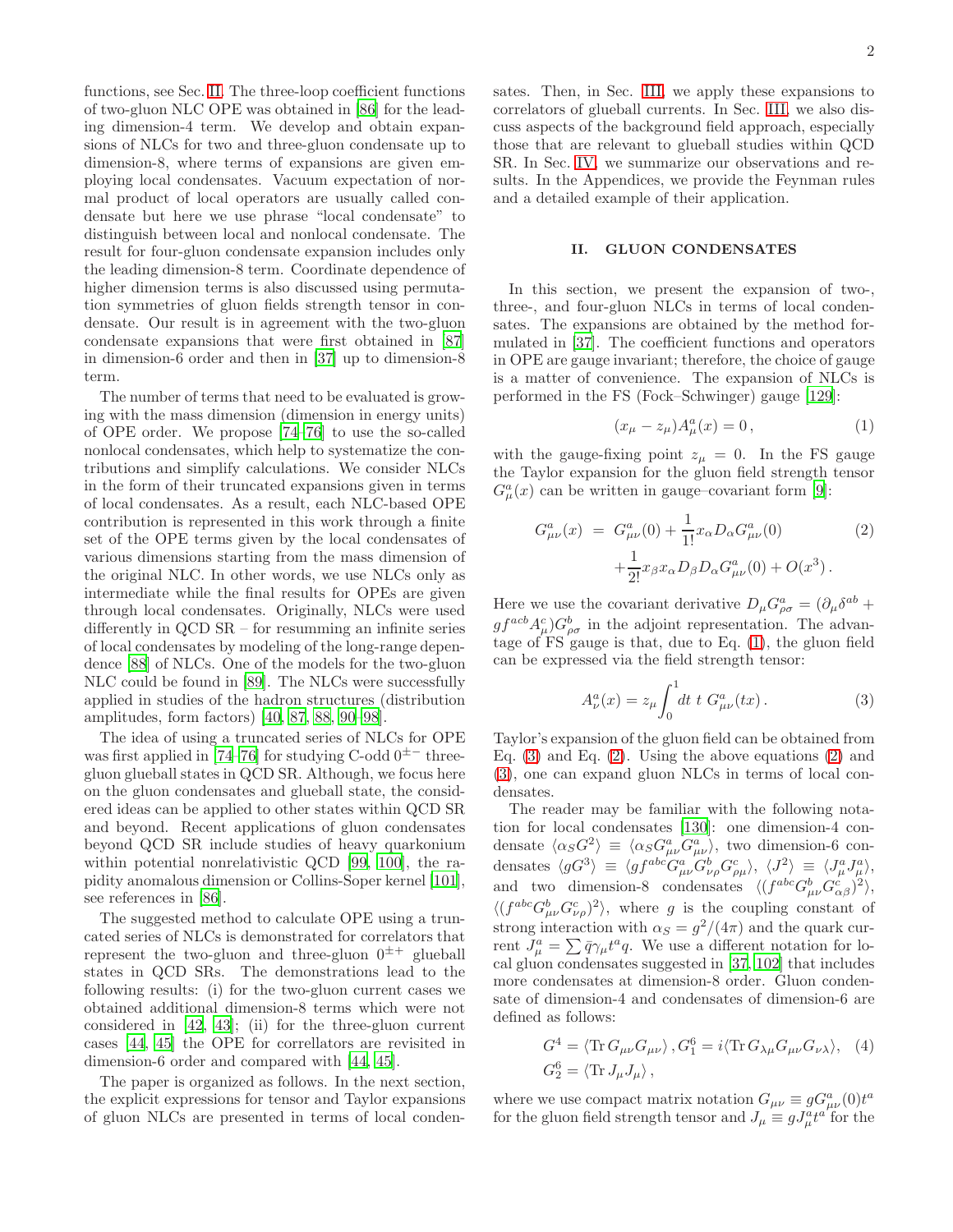quark current. A set of independent dimension-8 gluon condensates was found in [\[103\]](#page-15-18). Here we use the notation introduced in [\[102](#page-15-17), [104](#page-15-19)]:

<span id="page-2-3"></span>
$$
G_1^8 = \langle \text{Tr} \, G_{\mu\nu} G_{\mu\nu} G_{\alpha\beta} G_{\alpha\beta} \rangle,
$$
  
\n
$$
G_2^8 = \langle \text{Tr} \, G_{\mu\nu} G_{\alpha\beta} G_{\mu\nu} G_{\alpha\beta} \rangle,
$$
  
\n
$$
G_3^8 = \langle \text{Tr} \, G_{\mu\alpha} G_{\alpha\nu} G_{\nu\beta} G_{\beta\mu} \rangle,
$$
  
\n
$$
G_4^8 = \langle \text{Tr} \, G_{\mu\alpha} G_{\alpha\nu} G_{\mu\beta} G_{\beta\nu} \rangle,
$$
  
\n
$$
G_5^8 = i \langle \text{Tr} \, J_\mu G_{\mu\nu} J_\nu \rangle,
$$
  
\n
$$
G_6^8 = i \langle \text{Tr} \, J_\lambda [D_\lambda G_{\mu\nu}, G_{\mu\nu}] \rangle,
$$
  
\n
$$
G_7^8 = \langle \text{Tr} \, J_\mu D^2 J_\mu \rangle,
$$

where the condensate  $G_7^8$  is defined in a different way as suggested in [\[37\]](#page-14-6). The notation  $G_j^i$  specifies the local condensate of dimension- $i$ . The trace is taken in the fundamental representation with the covariant derivative  $D_{\mu} = \partial_{\mu} - iA_{\mu}$  and  $A_{\mu} = gA_{\mu}^{a}t^{a}$ . We observe that most of the dimension-8 terms of gluon NLC expansions are expressed only by four linear combinations of seven condensates  $G_i^8$   $(i = 1, \cdots, 7)$ :

<span id="page-2-4"></span>
$$
G_{12}^{8} = G_{1}^{8} - G_{2}^{8}, \quad G_{34}^{8} = G_{3}^{8} - G_{4}^{8},
$$
  
\n
$$
G_{56}^{8} = 4G_{5}^{8} - G_{6}^{8}, \quad G_{67}^{8} = 6G_{7}^{8} - G_{6}^{8}.
$$
\n
$$
(6)
$$

There are the following relations with common notations:

$$
G_1^4 = 2\pi \langle \alpha_S G^2 \rangle ,
$$
  
\n
$$
G_1^6 = -g^2 \langle gG^3 \rangle / 4 , G_2^6 = g^2 \langle J^2 \rangle / 2 ,
$$
  
\n
$$
G_{12}^8 = g^4 \langle (f^{abc} G_{\mu\nu}^b G_{\alpha\beta}^c)^2 \rangle / 4 ,
$$
  
\n
$$
G_{34}^8 = g^4 \langle (f^{abc} G_{\mu\nu}^b G_{\nu\rho}^c)^2 \rangle / 4 .
$$

The combinations  $G_{56}^8, G_{67}^8$  have no commonly used notation.

As we will see in the next subsection, the expansion of gluon fields provides for NLCs up to dimension-8 not only the gluon condensates  $G_1^4$ ,  $G_1^6$ ,  $G_{12}^8$ ,  $G_{34}^8$  but also the four quark condensate  $G_2^6$  and mixed quark-gluon condensate  $G_5^8$ ,  $G_6^8$ ,  $G_7^8$ . The quark and mixed quarkgluon condensates have not been considered in glueball studies, including [\[42,](#page-14-10) [43](#page-14-19)]. In instanton models, these condensates are equal to zero due to the self-duality of the vacuum gluon field strength tensor. One may expect that the condensates  $G_2^6, G_5^8, G_6^8, G_7^8$  could give a numerically minor correction compared to the pure gluon condensates  $G_1^6$ ,  $G_{12}^8$ ,  $G_{34}^8$ . In the general case, these condensates should be included in the OPE as they could be enhanced by the coefficient function.

In the next subsection, we present expansions of nonlocal gluon condensates in terms of local condensates. Expanding NLCs at dimension-8 order requires tedious calculation described in [\[37](#page-14-6)]. The obtained expansions are one of the important results of this work.

### <span id="page-2-0"></span>A. Two-gluon NLC

The two-gluon NLC expansion was first presented in dimension-6 order [\[87](#page-15-7)], where only the collinear part of

<span id="page-2-2"></span>TABLE I: The properties of the tensors  $\Gamma_n(x, y)$  for the expansion of the two-gluon NLC. The first row specifies the tensor. The second row gives the leading dimension of the condensate that contributes to the tensor. The third row tells us which of the tensors contribute in the case when one of the gluon coordinates coincides with the gauge fixing point, e.g.,  $x = 0$  or  $y = 0$ . The fourth row demonstrates which of the tensors is nonzero in the collinear case when the coordinates x and y lying on one line with the gauge fixing point  $x = ty$ .

| dimension |          |          |        |          |  |  |
|-----------|----------|----------|--------|----------|--|--|
| $x=0$     | $\neq 0$ | $\neq 0$ | $\cup$ |          |  |  |
| $x = ty$  |          | $\theta$ |        | $\neq 0$ |  |  |

the condensate was considered. Later, expansion in the non-collinear case was obtained in [\[37](#page-14-6)] up to dimension-8 term. The result obtained here is in agreement with the expansion given in [\[37\]](#page-14-6). We suggest using the following form for two-gluon NLCs:

<span id="page-2-1"></span>
$$
\langle \text{Tr}\, G_{\mu_1\nu_1}(x)[x;y] G_{\mu_2\nu_2}(y)[y;x] \rangle = \frac{1}{d(d-1)} \mathbb{A}(\mu_1,\nu_1) \mathbb{A}(\mu_2,\nu_2) \sum_{k=0}^8 \Gamma_k(x,y) M_k(x,y) , \tag{7}
$$

where d is the space dimension, and Wilson's line  $[x; y]$ insures gauge invariance and is defined by the P-ordered exponent:

$$
[x; y] = \mathbb{P} \exp \left\{ ig \int_{P(x,y)} d\omega_{\mu} A_{\mu}(\omega) \right\}.
$$

Here and below we use the operator  $\mathbb{A}(\mu,\nu)$  for an-

tysymmetrization:  $\mathbb{A}(\mu, \nu)t_{\mu\nu} \equiv t_{\mu\nu} - t_{\nu\mu}$ . The suggested form of expansion, Eq. [\(7\)](#page-2-1), is more appropriate for modeling scalar functions than the one given in [\[37](#page-14-6)] and explicitly displays the symmetries of the condensate with respect to the Lorentz indices of strength tensors and with respect to the transformation  $\mu_1 \leftrightarrow \mu_2$ ,  $\nu_1 \leftrightarrow \nu_2$ , and  $x \leftrightarrow y$  related to the symmetry of glu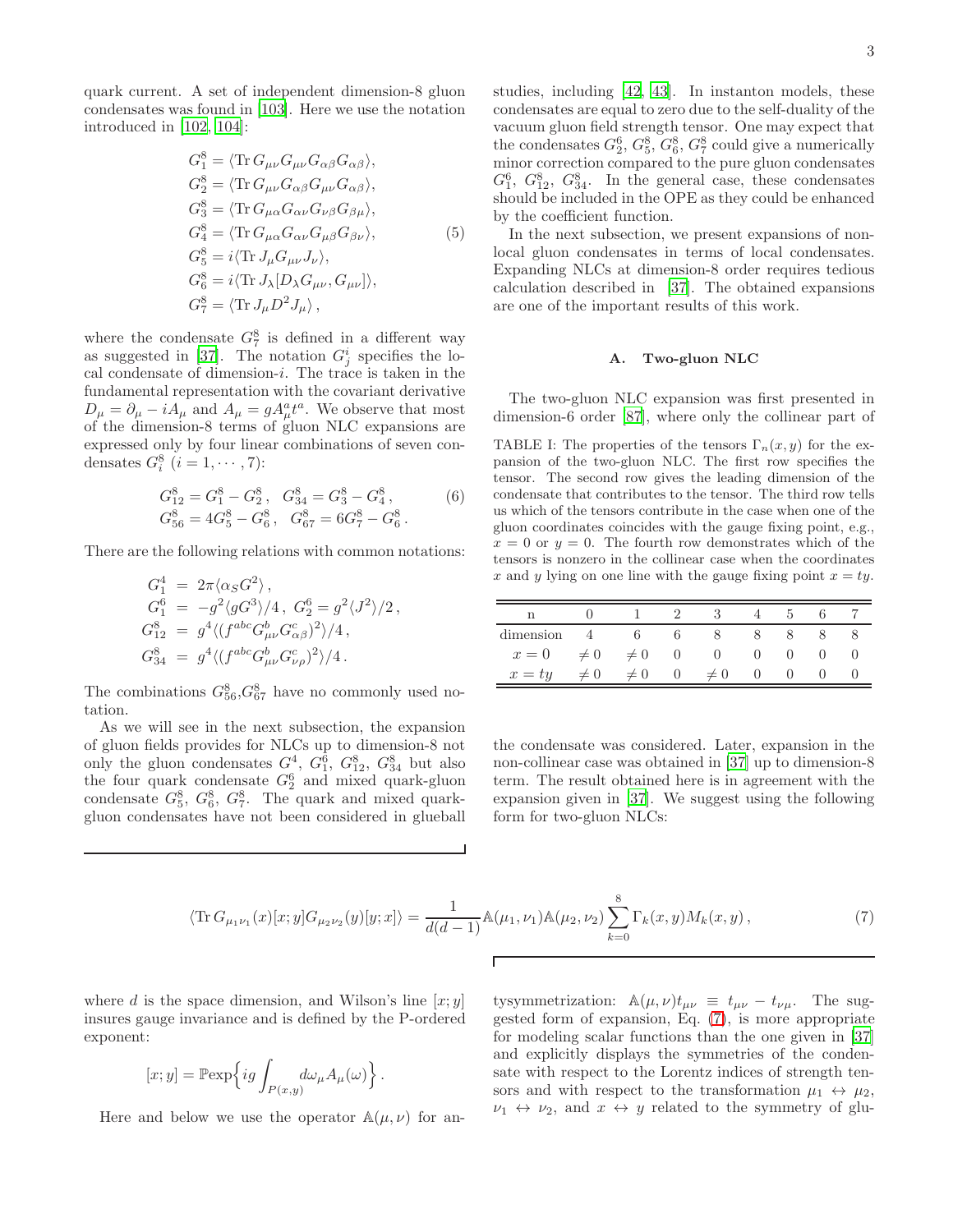ons field strength tensor permutations in the condensate. The new basis leads to simpler expansions of the scalar functions  $M_k$  that are easier for modeling long distance behavior of NLC. The path  $P(x, y)$  is chosen to be a broken line with apexes at the points  $x, 0, y$ ; therefore, the links can be omitted  $[x; y] = [x; 0][0; y] = 1$  due to the gauge condition Eq. [\(1\)](#page-1-1). The same path will be applied to three-gluon and four-gluon condensates. The operators of asymmetrizaton  $A(\mu_1, \nu_1)$  allow one to introduce a brief notation for master tensors:

<span id="page-3-0"></span>
$$
\Gamma_0(x, y) = g_{\mu_1 \mu_2} g_{\nu_1 \nu_2}/2,
$$
\n
$$
\Gamma_1(x, y) = (x - y)_{\mu_1} (x - y)_{\mu_2} g_{\nu_1 \nu_2} (d + 4)^{-1},
$$
\n
$$
\Gamma_2(x, y) = (x_{\mu_1} y_{\mu_2} - y_{\mu_1} x_{\mu_2}) g_{\nu_1 \nu_2},
$$
\n
$$
\Gamma_3(x, y) = (x_{\mu_1} y_{\mu_2} + y_{\mu_1} x_{\mu_2}) g_{\nu_1 \nu_2},
$$
\n
$$
\Gamma_4(x, y) = \Delta \cdot \Gamma_0(x, y), \quad \Delta = x^2 y^2 - (xy)^2,
$$
\n
$$
\Gamma_5(x, y) = (x^2 y_{\mu_1} y_{\mu_2} + y^2 x_{\mu_1} x_{\mu_2} - xy(x_{\mu_1} y_{\mu_2} + y_{\mu_1} x_{\mu_2})) g_{\nu_1 \nu_2},
$$
\n
$$
\Gamma_6(x, y) = x_{\mu_1} y_{\nu_1} x_{\mu_2} y_{\nu_2},
$$
\n
$$
\Gamma_7(x, y) = (y^2)^2 x_{\mu_1} x_{\mu_2} g_{\nu_1 \nu_2},
$$
\n
$$
\Gamma_8(x, y) = (x^2)^2 y_{\mu_1} y_{\mu_2} g_{\nu_1 \nu_2}.
$$

The tensor basis, Eq. [\(8\)](#page-3-0), is sufficient in all orders of expansion. It has been constructed to have simple expansions for the scalar functions  $M_i(x, y)$ . The properties of the introduced tensors  $\Gamma_n$  are collected in Table [I.](#page-2-2) The table includes the leading dimension of the corresponding condensate and the specification of which of the tensors contributes when one of the gluon coordinates coincides with the gauge fixing point,  $x = 0$  or  $y = 0$ , and when the coordinates  $x$  and  $y$  lie on one line with the gauge fixing point  $x = ty$  (collinearity condition). The three tensors  $Γ_0$ ,  $Γ_1$  and  $Γ_6$  are the same as in [\[37\]](#page-14-6). At dimension-6 order, the tensor  $\Gamma_2$  is the addition to the  $\Gamma_0$ ,  $\Gamma_1$  tensors considered in [\[87\]](#page-15-7). The tensor  $\Gamma_4$  is introduced to separate the  $\Delta$  term. The remaining tensors  $\Gamma_3$  and  $\Gamma_5$  are chosen so that an expansion of the corresponding scalar functions start from dimension-8 condensates. The special form of the tensor  $\Gamma_5$  comes from the gluon field strength tensor exchange symmetry in the condensate.

The expansions for the introduced scalar functions are defined in the following way:

<span id="page-3-2"></span>
$$
M_0(x,y) = G_1^4 + \frac{(x-y)^2}{(d-2)(d+2)} \left( k_0^{6,2} + \frac{k_1^{6,2}}{d+4} + \left( k_{0,1}^{8,2} + \frac{k_{1,1}^{8,2}}{2(d+4)} \right) \frac{(x-y)^2}{4!} \right) + \dots,
$$
\n(9)

$$
M_i(x,y) = \frac{1}{(d-2)(d+2)} \left( k_i^{6,2} + \frac{k_{i,1}^{8,2}(x-y)^2 + 2k_{i,2}^{8,2}xy}{4!} \right) + \dots, \text{ for } i = 1,2,
$$
 (10)

$$
M_3(x,y) = \frac{k_{3,1}^{8,2} (x-y)^2}{4!(d-2)(d+2)} + \dots,
$$
  
\n
$$
M_i(x,y) = \frac{2k_{i,1}^{8,2}}{4!(d-2)(d+2)(d-3)(d+1)} + \dots, \text{ for } i = 4,5,6,
$$

where the dimensions-6 coefficients  $k_i^{6,2}$  and dimensions-8 coefficients  $k_{i,j}^{8,2}$  are given in Table [II](#page-3-1) and Table [III,](#page-4-0) respectively. The expansion is given for space dimension d. The expansions for  $M_7(x, y)$ ,  $M_8(x, y)$  start from the dimension-10 condensates. Due to the symmetry concerning gluon field strength tensor exchange, the following scalar functions are related  $M_8(x, y) = M_7(y, x)$ .

Note that the two-gluon NLC expansion violates translational invariance in the FS gauge, since the expansion depends on the coordinate of the gauge fixing point. The contribution of the tensor  $\Gamma_2$  starts in dimension-6 order that is the leading order (LO) where violation of translational invariance occurs. The translational invariance of correlators is restored when all contributions to the coefficient function of a given dimension are taken into account [\[87,](#page-15-7) [105\]](#page-15-20).

The main result of Section [II](#page-1-0) is NLC expansions. The

<span id="page-3-1"></span>TABLE II: The dimension-6 coefficients  $k_i^{6,2}$  of two-gluon scalar function expansions, Eqs. [\(9\)](#page-3-2) and [\(10\)](#page-3-2), are given in the second column with the subscripts  $i$  defined in the first column. The third column presents the coefficients in the case of the space dimension  $d = 4$ .

| $k_\cdot^{6,2}$                            | $d=4$      |
|--------------------------------------------|------------|
| $-(d+2)G_1^6$                              | $-6G_1^6$  |
| $(d+4)\left[-(d-4)G_1^6-(d-2)G_2^6\right]$ | $-16G_2^6$ |
| $-(d+2)G_1^6$                              | $-6G_1^6$  |

expansions are defined by the Lorentz tensors and scalar functions. The latter are presented in the form of expansion whose coefficients are linear combinations of the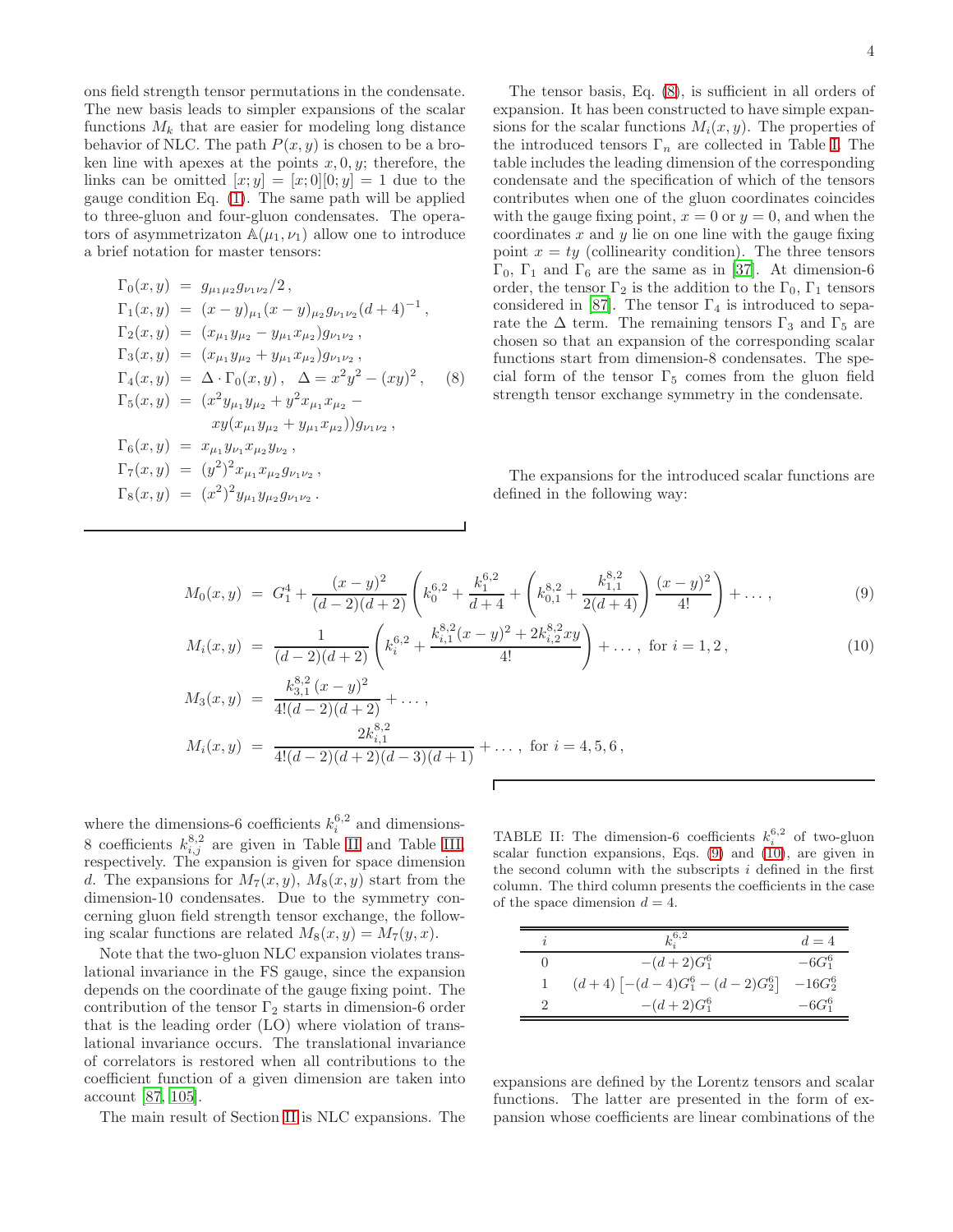TABLE III: Expressions for the dimension-8 coefficients  $k_{i,j}^{8,2}$  of two-gluon condensate expansions are given in the second column with the subscripts  $i, j$  given in the first column. In the third column, the coefficients in the case of gluodynamics in space dimension  $d = 4$  are given. The last column presents the coefficients when the vacuum gluon field strength tensor is (anti-)selfdual  $\tilde{G}^a_{\mu\nu} \equiv i\epsilon_{\mu\nu\alpha\beta} G^{\alpha\alpha\beta}/2 = \pm G^a_{\mu\nu}$ .

<span id="page-4-0"></span>

| i, j | $k_{i,i}^{8,2}$                                                          | $d = 4, J = 0$                       | Selfdual       |
|------|--------------------------------------------------------------------------|--------------------------------------|----------------|
| 0,1  | $2G_{12}^8 + 11G_{34}^8 - 3G_{56}^8$                                     | $2G_{12}^8+11G_{34}^8$               | $15G_{34}^8$   |
| 1,1  | $2((d-6)G_{12}^8 + (13d - 48)G_{34}^8 - 6(d-3)G_{56}^8 - (d-2)G_{67}^8)$ | $-4\left(G_{12}^8-2G_{34}^8\right)$  | $\overline{0}$ |
| 1,2  | $(d+4)$ $(G_{12}^8-2G_{34}^8+G_{56}^8)$                                  | $8\left(G_{12}^8-2G_{34}^8\right)$   | $\theta$       |
| 2,1  | $3G_{12}^8 + 24G_{34}^8 - 7G_{56}^8$                                     | $3\left(G_{12}^8+8G_{34}^8\right)$   | $30G_{34}^8$   |
| 2,2  | $3G_{34}^8 - G_{56}^8$                                                   | $3G_{34}^8$                          | $3G_{34}^8$    |
| 3.1  | $-G_{12}^8 + 2G_{34}^8 - G_{56}^8$                                       | $2G_{34}^8 - G_{12}^8$               | $\theta$       |
| 4,1  | $2(d-3)(d-2)G_6^8 + (7-3d)dG_{12}^8 + 4(d+3)G_{34}^8$                    | $-4\left(5G_{12}^8-7G_{34}^8\right)$ | $-12G_{34}^8$  |
| 5.1  | $2(d-3)(d-2)G_6^8 - ((d-6)d+3)G_{12}^8 - (d(d+6) - 3)G_{34}^8$           | $5G_{12}^8 - 37G_{34}^8$             | $-27G_{34}^8$  |
| 6,1  | $6((d-1)^{2}G_{34}^{8}+(d-3)(d-2)G_{6}^{8}+(d-4)G_{12}^{8})$             | $54G_{34}^8$                         | $54G_{34}^8$   |

local condensates. For clarity of expansions, we accumulated the coefficients in Tables [II,](#page-3-1) [III,](#page-4-0) [IV,](#page-6-0) [V.](#page-6-1)

To shorten the expression, we also define the operator of symmetrization S:

## B. Three-gluon NLC

The result of the three-gluon nonlocal condensate expansion up to dimension-8 can be presented by the rank-6 Lorentz tensor and depends on three coordinates:

<span id="page-4-1"></span>
$$
i\langle \text{Tr } G_{\mu_1\nu_1}(x_1)[x_1; x_2]G_{\mu_2\nu_2}(x_2)[x_2; x_3]G_{\mu_3\nu_3}(x_3)[x_3; x_1] \rangle
$$
  
= 
$$
\frac{\Gamma(d-2)}{\Gamma(d+1)} \left( \prod_j^3 \mathbb{A}(\mu_j, \nu_j) \right) \frac{1}{2} \sum_{i=0}^7 \mathbb{A} \Gamma_i^{(abc)} M_i(x_a, x_b, x_c)
$$
  
+..., (11)

where the index *(abc)* could be one of the six permutations of (123) and is used to denote permutations of three sets. Each of the sets includes two Lorentz indices and one coordinate:  $(\mu_1, \nu_1, x_1), (\mu_2, \nu_2, x_2),$  and  $(\mu_3, \nu_3,$  $x_3$ ). The scalar functions are denoted by  $M_i$ . The dependence of the rank-6 master Lorentz tensor  $\Gamma_i^{(abc)}$  on three coordinates  $x_1, x_2, x_3$  is implied:

$$
\Gamma_i^{(abc)} M_i(x_a, x_b, x_c) = T_{\mu_a \nu_a \mu_b \nu_b \mu_c \nu_c}(x_a, x_b, x_c) = T_{(abc)},
$$

where  $T_{(abc)}$  is short for the rank-6 tensor. The operator A is introduced to shorten the expression and restore asymmetry of the condensate with respect to permutations of the gluon field strength tensors. The operator is defined by the following anti-symmetrization with respect to permutations of three sets:

$$
AT_{(abc)} = T_{(123)} - T_{(132)} + T_{(231)} - T_{(213)} +T_{(312)} - T_{(321)},
$$

$$
\begin{aligned} \mathbb{S}T_{(abc)} &= T_{(123)} + T_{(132)} + T_{(231)} + T_{(213)} \\ &+ T_{(312)} + T_{(321)} \,, \end{aligned}
$$

Using the operators S and A makes the expressions eyereadable and simplifies calculations of OPE. The master tensors  $\Gamma_0^{(abc)}$  are given as follows: [\[131\]](#page-16-2)

<span id="page-4-2"></span>
$$
\Gamma_0^{(abc)} = g_{\nu_c\mu_a} g_{\nu_a\mu_b} g_{\nu_b\mu_c}/3,
$$
\n
$$
\Gamma_1^{(abc)} = \frac{1}{d+1} \Big[ \left( \mathbb{S}r_A^{(abc)} \right) + \left( \mathbb{S}r_B^{(abc)} / 2 \right) \Big] (x_c)_{\rho} (x_a)_{\sigma},
$$
\n
$$
\Gamma_2^{(abc)} = \Big[ (x_c)_{\rho} (x_a)_{\sigma} - (x_c)_{\sigma} (x_a)_{\rho} \Big] r_A^{(abc)},
$$
\n
$$
\Gamma_3^{(abc)} = (x_c)_{\rho} (x_a)_{\sigma} r_B^{(abc)},
$$
\n
$$
\Gamma_4^{(abc)} = \Big[ (\mathbb{A}r_A^{(abc)}) - (\mathbb{S}r_B^{(abc)}/2) \Big] (x_c)_{\rho} (x_a)_{\sigma}, \qquad (12)
$$
\n
$$
\Gamma_5^{(abc)} = \Big[ (x_c)_{\rho} (x_a)_{\sigma} + (x_c)_{\sigma} (x_a)_{\rho} \Big] r_A^{(abc)},
$$
\n
$$
\Gamma_6^{(abc)} = (x_b)_{\rho} (x_b)_{\sigma} r_A^{(abc)},
$$
\n
$$
\Gamma_7^{(abc)} = \Big[ (x_a)_{\rho} (x_a)_{\sigma} + (x_b)_{\rho} (x_b)_{\sigma} + (x_c)_{\rho} (x_c)_{\sigma} \Big] r_A^{(abc)},
$$
\n
$$
r_A^{(abc)} = g_{\nu_c \rho} g_{\sigma \mu_a} g_{\nu_a \mu_b} g_{\nu_b \mu_c},
$$
\n
$$
r_B^{(abc)} = g_{\mu_a \mu_c} g_{\nu_a \nu_c} g_{\mu_b \rho} g_{\nu_b \sigma}.
$$

The choice for the tensors has been motivated by the simplicity of the scalar function expansions considered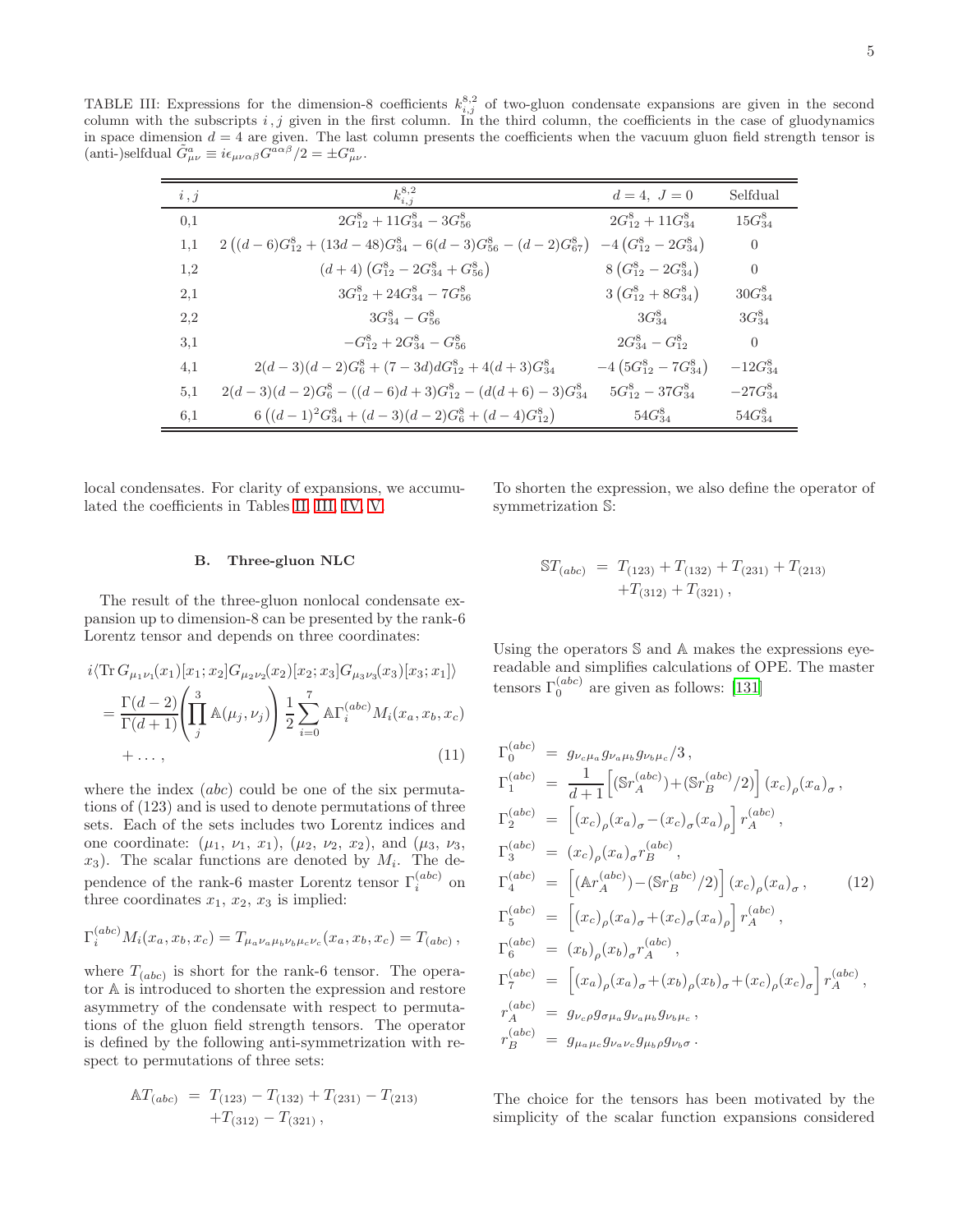up to dimension-8 order:

$$
M_0(x, y, z) = G_1^6 + \frac{k_0^{8,3}}{8(d-3)(d+2)} \cdot \frac{(y-x)^2 + (x-z)^2 + (z-y)^2}{4} + \dots,
$$
  

$$
M_i(x, y, z) = \frac{k_i^{8,3}}{8(d-3)(d+2)} + \dots, \text{ for } i \ge 1,
$$

where the coefficients  $k_i^{8,3}$  are collected in Table [IV.](#page-6-0) The same as in the two-gluon case, the gauge link path is a broken line with apexes at the gauge fixing point; therefore, the link can be omitted  $[x; y] = [x; 0][0; y] = 1$  due to the gauge condition, Eq. [\(1\)](#page-1-1). Note that only the C-even part contributes in Eq. [\(11\)](#page-4-1):

$$
\langle \text{Tr} \, G_{\mu_1 \nu_1}(x) G_{\mu_2 \nu_2}(y) G_{\mu_3 \nu_3}(z) \rangle
$$
  
=  $\frac{1}{2} \langle \text{Tr} \, G_{\mu_1 \nu_1}(x) \left[ G_{\mu_2 \nu_2}(y), G_{\mu_3 \nu_3}(z) \right] \rangle$ 

while the C-odd contribution is equal to zero

$$
\langle \text{Tr}\, G_{\mu_1\nu_1}(x) \{ G_{\mu_2\nu_2}(y), G_{\mu_3\nu_3}(z) \} \rangle = 0 \,,
$$

which is explicitly confirmed by the obtained expansion, Eq. [\(11\)](#page-4-1), up to dimension-8 order. The C-parity causes antisymmetrization of the condensate with respect to permutations of the gluon field strength tensors in threegluon NLC.

### C. Four-gluon NLC

We present the four-gluon condensate in the following form [\[132](#page-16-3)]:

<span id="page-5-1"></span>
$$
\langle \text{Tr}(G_{\mu_1\nu_1}(x_1)G_{\mu_2\nu_2}(x_2)G_{\mu_3\nu_3}(x_3)G_{\mu_4\nu_4}(x_4)) \rangle
$$
  
=  $\frac{\Gamma(d-3)}{\Gamma(d+3)} \left( \prod_{n=1}^4 \mathbb{A}(\mu_n, \nu_n) \right)$  (13)  
 $\times \sum_{m=1}^4 \Gamma_m M_m(x_1, x_2, x_3, x_4) + \dots,$ 

where  $M_m$  are the scalar functions and  $\Gamma_m$  are the Lorentz tensors that contribute starting with the leading dimension-8 order. The four-gluon condensate is symmetric with respect to cyclic permutations of the gluon field strength tensors and the reflection of their order in the trace. To respect these symmetries, the scalar functions  $M_m$  should be invariant to cyclic permutations of the arguments  $(x_1, x_2, x_3, x_4)$  and the reflection of their order:

$$
M_m(x_1, x_2, x_3, x_4) = k_m^{8,4} + a_m(x_1^2 + x_2^2 + x_3^2 + x_4^2)
$$
  
+ 
$$
b_m(x_1 \cdot x_2 + x_2 \cdot x_3 + x_3 \cdot x_4 + x_4 \cdot x_1)
$$
  
+ 
$$
c_m(x_1 \cdot x_3 + x_2 \cdot x_4) + \cdots
$$

The leading order terms  $k_m^{8,4}$  are given in Table [V](#page-6-1) in terms of the dimension-8 local condensates. The dimension-10 order coefficients  $a_m$ ,  $b_m$ , and  $c_m$  are not considered here, as we work in dimension-8 order. The Lorentz tensors respect the discussed symmetry due to antisymmetrization of four pairs of indices  $\mu_n \nu_n$ ,  $n = 1, 2, 3, 4$ :

<span id="page-5-2"></span>
$$
\Gamma_1 = r_A^{(1234)}, \Gamma_2 = r_A^{(1234)} + r_A^{(2314)} + r_A^{(3124)},
$$
  
\n
$$
\Gamma_3 = r_B^{(1234)}, \Gamma_4 = r_B^{(1234)} + r_B^{(2314)} + r_B^{(3124)},
$$
  
\n
$$
r_A^{(ijkl)} = g_{\nu_k\mu_l} g_{\nu_l\mu_i} g_{\nu_j\mu_k}, \qquad (14)
$$
  
\n
$$
r_B^{(ijkl)} = g_{\mu_i\mu_k} g_{\nu_i\nu_k} g_{\mu_j\mu_l} g_{\nu_j\nu_l}/4.
$$

The considered vacuum expectation corresponds to the general case  $\langle G_{\mu_1\nu_1}^{a_1} G_{\mu_2\nu_2}^{a_2} G_{\mu_3\nu_3}^{a_3} G_{\mu_4\nu_4}^{a_4} \rangle$  condensate that is contracted with the color tensor  $\text{Tr } t^{a_1} t^{a_2} t^{a_3} t^{a_4}$ , where  $a_i$ are the color labels (i.e. group index) of the gluon field strength tensors. This expansion can be used for calculating OPE of the quark fields correlators. From the obtained expression [\(13\)](#page-5-1) we can extract the expansion of the four-gluon condensate  $\langle G_{\mu_1\nu_1}^{a_1} G_{\mu_2\nu_2}^{a_2} G_{\mu_3\nu_3}^{a_3} G_{\mu_4\nu_4}^{a_4} \rangle$  contracted with the color tensor  $f^{ba_1a_2} f^{ba_3a_4}$  which is useful for OPE calculations related to glueball states:

<span id="page-5-3"></span>
$$
\langle \text{Tr}([G_{\mu_1\nu_1}, G_{\mu_2\nu_2}][G_{\mu_3\nu_3}, G_{\mu_4\nu_4}]) \rangle \qquad (15)
$$
  

$$
= \frac{\Gamma(d-3)}{\Gamma(d+3)} \left( \prod_{j=1}^4 \mathbb{A}(\mu_j, \nu_j) \right) \sum_{i=1}^2 \tilde{\Gamma}_i \tilde{M}_i ,
$$
  

$$
\tilde{\Gamma}_1 = (r_A^{(1234)} - r_A^{(3124)}), \quad \tilde{\Gamma}_2 = (r_B^{(1234)} - r_B^{(3124)}),
$$
  

$$
\tilde{M}_1 = 2k_1^{8,4}, \quad \tilde{M}_2 = 2k_3^{8,4},
$$

where  $G_{\mu\nu} \equiv g G_{\mu\nu}^a(0) t^a$ , the tensors  $r_i^A$ ,  $r_i^B$  are defined in [\(14\)](#page-5-2), and the coefficients  $k_1^{8,4}$  and  $k_3^{8,4}$  are given in Table [V.](#page-6-1) The expansion [\(14\)](#page-5-2) coincides with the one given in [\[45\]](#page-14-11).

#### <span id="page-5-0"></span>III. USAGE OF GLUON NLC EXPANSIONS

In the previous section, we obtained two-, three-, and four-gluon NLC expansions in the FS gauge. This section is dedicated to a discussion of the practical importance of the obtained expansions. The usual way of OPE calculations includes applying the Taylor expansion of vacuum fields, see Eq. [\(2\)](#page-1-3). In the case of gluon condensates, the Taylor expansion in mass dimension-D order leads to intermediate expressions in the form of the rang-D tensor. In dimension-8 order of OPE, there are seventy tensor condensates formed by the gluon field strength tensor and its derivatives, e.g.,  $\langle \text{Tr } G_{\mu_1\mu_2} D_{\mu_3} G_{\mu_4\mu_5} D_{\mu_6} G_{\mu_7\mu_8} \rangle$ . The tensor expansion of these condensates leads to an expression defined by eleven scalar local condensates given in Eq. [\(4\)](#page-1-4) and Eq. [\(5\)](#page-2-3).

Using NLC expansions causes a significant reduction of computational work by jumping over the Taylor and tensor expansions. As we will see in the next subsection, the application of NLC expansions is especially efficient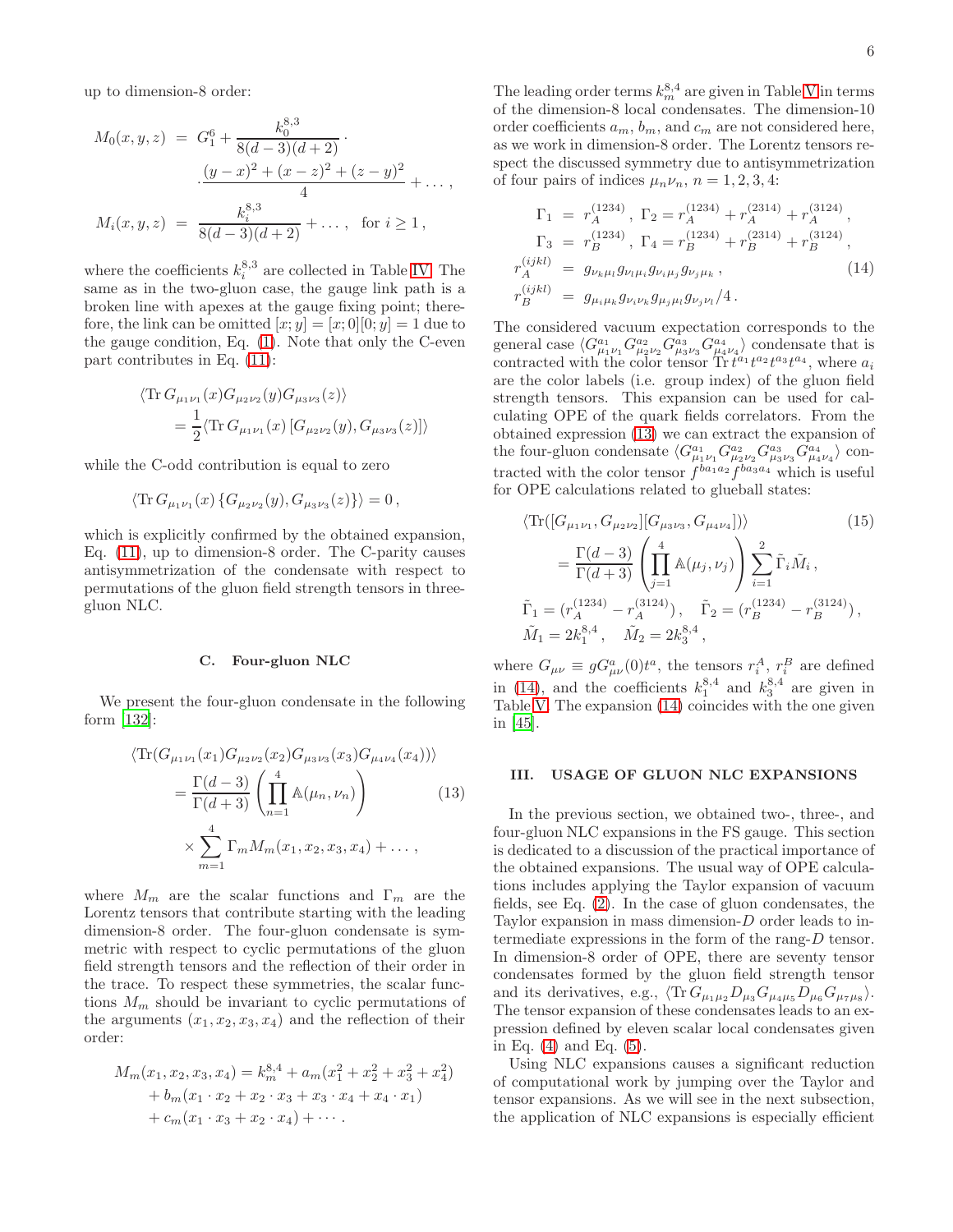TABLE IV: Expressions for the dimension-8 coefficients  $k_i^{8,3}$  of the three-gluon condensate expansions are given in the second column with the subscript i given in the first column. In the third column, the coefficients in the case of gluodynamics in space dimension  $d = 4$  are given. The last column presents the coefficients when the vacuum gluon field strength tensor is (anti-)selfdual  $\tilde{G}^a_{\mu\nu} \equiv i\epsilon_{\mu\nu\alpha\beta}\tilde{G}^{a\alpha\beta}/2 = \pm G^a_{\mu\nu}$ .

<span id="page-6-0"></span>

| i              | $k_{i}^{8,3}$                                               | $d = 4, J = 0$                      | Selfdual      |
|----------------|-------------------------------------------------------------|-------------------------------------|---------------|
| $\overline{0}$ | $4\left(G_{12}^{8}-4(d-2)G_{34}^{8}+(d-3)G_{56}^{8}\right)$ | $4\left(G_{12}^8-8G_{34}^8\right)$  | $-24G_{34}^8$ |
| 1              | $-2(d-3)(d-2)G_6^8 + (d-4)(d-1)G_{12}^8 + 4(d-1)G_{34}^8$   | $12G_{34}^8$                        | $12G_{34}^8$  |
| $\overline{2}$ | $4G_{12}^8 - 4(d+1)G_{34}^8$                                | $4\left(G_{12}^8-5G_{34}^8\right)$  | $-12G_{34}^8$ |
| 3              | $2(d-2)G_{12}^8-8G_{34}^8$                                  | $4\left(G_{12}^8-2G_{34}^8\right)$  | $\theta$      |
| $\overline{4}$ | $(d-2)G_{12}^8-4G_{34}^8$                                   | $2\left(G_{12}^8-2G_{34}^8\right)$  | $\theta$      |
| 5              | $-2(d-3)(G_{12}^8-2G_{34}^8+G_{56}^8)$                      | $-2\left(G_{12}^8-2G_{34}^8\right)$ | $\theta$      |
| 6              | $-2(d-3)(G_{12}^8-2G_{34}^8+G_{56}^8)$                      | $-2\left(G_{12}^8-2G_{34}^8\right)$ | $\Omega$      |
| 7              | $-2(2(d-5)G_{34}^8-(d-3)G_{56}^8+G_{12}^8)$                 | $-2(G_{12}^8-2G_{34}^8)$            | $\Omega$      |

TABLE V: Expressions for the dimension-8 coefficients  $k_i^{8,4}$  of the four-gluon condensate expansion are given in the second column with the subscript i given in the first column. In the third column, the coefficients in the case of gluodynamics in space dimension  $d = 4$  are given. The last column presents the coefficients when the vacuum gluon field strength tensor is (anti-)selfdual  $\tilde{G}^a_{\mu\nu} \equiv i\epsilon_{\mu\nu\alpha\beta}\tilde{G}^{a\alpha\beta}/2 = \pm G^a_{\mu\nu}$ .

<span id="page-6-1"></span>

| $\imath$    | $k^{8,4}$                                                            | $d = 4, J = 0$                        | Selfdual             |
|-------------|----------------------------------------------------------------------|---------------------------------------|----------------------|
|             | $(d+1)\left[ (d+1)G_{34}^8 - G_{12}^8 \right]$                       | $-5\left(G_{12}^8 - 5G_{34}^8\right)$ | $15G_{34}^8$         |
|             | $(d^{2}+3) G_{4}^{8} + (1-d)G_{1}^{8} - dG_{2}^{8} + (1-d)G_{3}^{8}$ | $-3G_1^8 - 4G_2^8 - 3G_3^8 + 19G_4^8$ | $-3(G_1^8+G_{34}^8)$ |
| $3^{\circ}$ | $-(d+1)\left[ (d-2)G_{12}^8 - 4G_{34}^8 \right]$                     | $-10\left(G_{12}^8-2G_{34}^8\right)$  |                      |
|             | $(d^2-d+2) G_1^8-4dG_3^8-4(d-1)G_4^8+2G_2^8$                         | $2(7G_1^8+G_2^8-8G_3^8-6G_4^8)$       | $9G_1^8 - 6G_{34}^8$ |

in OPE of a vacuum correlator for the currents with the gluon field strength tensor, such as currents of glueball and hybrid states [\[106](#page-15-21)[–124\]](#page-16-4).

In the QCD SR approach, the correlator OPE serves as a source of information on hadron parameters. The OPE of vacuum correlator Π based on the dimension-D truncated NLC expansions is the same as OPE defined by the local condensates up to dimension-D order:

<span id="page-6-2"></span>
$$
\Pi = \Pi_{\text{pert}} + \sum_{i=1}^{N_D} \Pi_{\text{NLC-}i} = \Pi_{\text{pert}} + \sum_{j=3}^{D} \Pi_j , \qquad (16)
$$

where  $\Pi_{\text{pert}}$  is the perturbative contribution,  $\Pi_i$  is the nonperturbative contribution [\[133](#page-16-5)] of dimension- $j$ , and  $\Pi_{\text{NLC}-i}$  is the *i*-th NLC contribution. The number of NLC-based diagrams that contribute to dimension-D is denoted by  $N_D$ . The equation [\(16\)](#page-6-2) reflects the idea of the OPE rearrangement in terms of NLCs.

The NLC expansion can be widely applied due to its universality. The usage of NLC expansions is demonstrated by the vacuum correlators of two-gluon and threegluon glueball currents with quantum numbers  $0^{\pm +}$ . The discussion below is given in general terms, while the technical details are placed in the Appendices. In particular, the full set of Feynman rules needed for such calculations is presented in Appendix [A,](#page-10-0) while Appendix [B](#page-11-0) provides the detailed calculation of one of the contributions to OPE of the glueball current correlators.

Before considering these applications, we want to refresh some aspects of OPE calculations [\[9](#page-13-6), [37](#page-14-6)] in the next subsection. We cover aspects of the background approach [\[125](#page-16-6)[–127\]](#page-16-7) related to glueball studies and the gluon propagator and its precalculated expansions in the background gluon field.

### A. Background field approach

In the background field approach, the total gluon field is considered as a compound of two fields  $\bar{A}^a_\mu = A^a_\mu + a^a_\mu$ : the perturbative quantum gluon field  $a^a_\mu$  and background field  $A^a_\mu$ . To keep the gluon propagator of the quantum field  $a_{\mu}^{a'}$  in Feynman gauge form, one should add the generalization gauge fixing term  $(D_{\mu}a_{\mu}^{a})^{2}/(-2)$  to the La-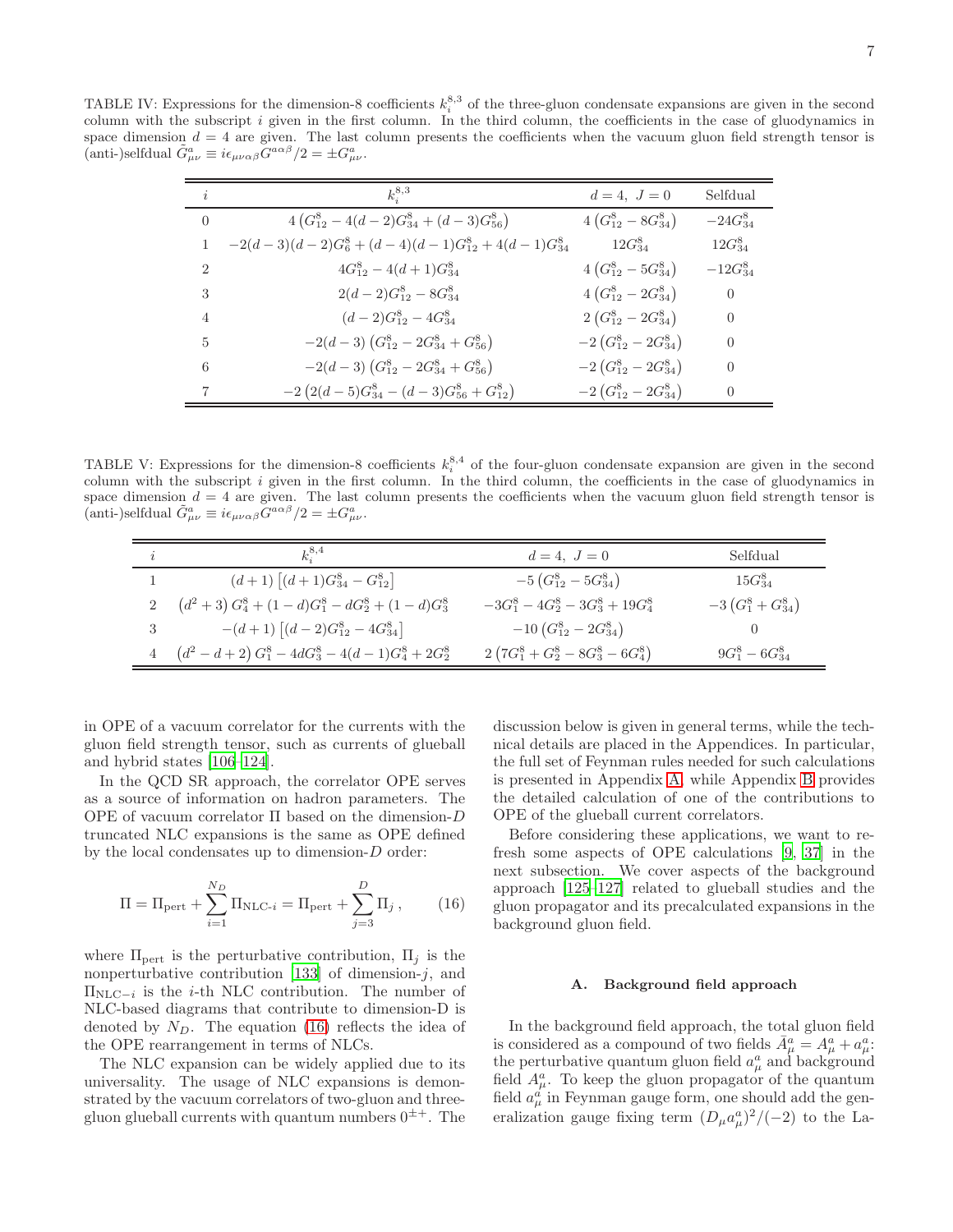$$
\mathbf{www} = \mathbf{vw} + \mathbf{w}_{\mathbf{a}} \mathbf{w} + \mathbf{w}_{\mathbf{a}} \mathbf{w}_{\mathbf{a}} + \mathbf{w}_{\mathbf{a}} \mathbf{w}_{\mathbf{a}} + \mathbf{w}_{\mathbf{a}} \mathbf{w}_{\mathbf{a}} + \cdots
$$

<span id="page-7-1"></span>FIG. 1: Contributions to the gluon propagator in the external fields, Eq. [\(17\)](#page-7-0).

grangian that causes modification of the interaction between background and quantum fields. In Fig. [7,](#page-12-0) we provide the Feynman rules for vertices of quantum gluon field interaction with background fields for the case of three- and four-gluon vertices where two fields are quantum and the rest are background fields. Using these rules, one obtains expansion of the gluon propagator  $D$  in the external field up to dimension-4 order:

$$
-iD(p) = -iD_0 + (-i)^2 D_0 V_1 D_0
$$
  
+  $\frac{2}{2!} (-i)^3 D_0 V_1 D_0 V_1 D_0$   
+  $(-i)^2 D_0 V_2 D_0 + \dots$ ,

where  $D_0$  is the free propagator,  $V_1$  and  $V_2$  are the vertices of interaction between quantum field and background field. Definitions and graphical notations of vertices are given in Fig. [7.](#page-12-0) The gluon propagator can be expressed by four terms given in graphical form in Fig. [1:](#page-7-1)

<span id="page-7-0"></span>
$$
D_{\alpha\beta}(p) = i \int d^4x e^{ipx} \langle T\{a_{\alpha}(x)a_{\beta}(0)\}\rangle
$$
 (17)  
= 
$$
D_{0\alpha\beta} + D_{1\alpha\beta} + D_{21\alpha\beta} + D_{22\alpha\beta} + \dots
$$

Note that there is an additional diagram for the third term  $D_{21}$  that gives combinatoric factor 2. The gluon propagator expansion was obtained in [\[128\]](#page-16-8) (see also [\[9](#page-13-6), [37\]](#page-14-6)). For reader's convenience, we present the result for each term

$$
D_{0\alpha\beta} = \frac{1}{p^2} \delta_{\alpha\beta} ,
$$
  
\n
$$
D_{1\alpha\beta} = \frac{2G_{\alpha\beta}}{p^4} + \frac{1}{p^6} \left( \frac{2}{3} i p_\mu J_\mu \delta_{\alpha\beta} + 4 i p_\lambda D_\lambda G_{\alpha\beta} \right)
$$
  
\n
$$
+ \frac{1}{p^8} \left[ -2 p_\lambda D_\lambda p_\mu J_\mu \delta_{\alpha\beta} - 2 \left( 4 (p_\lambda D_\lambda)^2 - p^2 D^2 \right) G_{\alpha\beta} \right] + \Delta D_{1\alpha\beta} ,
$$
  
\n
$$
D_{21\alpha\beta} = \frac{4}{p^6} G_{\alpha\lambda} G_{\lambda\beta} ,
$$

$$
D_{22\alpha\beta} = \frac{\delta_{\alpha\beta}}{2p^8} (p^2 G_{\mu\nu} G_{\mu\nu} + 4p_{\mu} G_{\mu\lambda} G_{\lambda\nu} p_{\nu})
$$
  

$$
-\Delta D_{1\alpha\beta},
$$
  

$$
\Delta D_{1\alpha\beta} = \frac{1}{p^8} (p^2 [G_{\alpha\mu}, G_{\mu\beta}] + 2p_{\mu} p_{\nu} [G_{\alpha\mu}, G_{\beta\nu}])
$$

where we use compact matrix notation for the field strength tensor  $G = G^{ac} = gf^{abc}G^b$  and the current  $J = J^{ac} = gf^{abc}J^b.$ 

The glueball and hybrid state currents include the gluon field strength tensor. For such currents, the correlator OPE has terms that depend on the modified propagator with fields derivatives:

$$
D_{\alpha\beta,\mu\nu}(p) = i \int d^4x e^{ipx} \langle T\{\partial_\mu a_\alpha(x)\partial_\nu a_\beta(0)\}\rangle
$$
  
= 
$$
\frac{g_{\alpha\beta}q_\mu q_\nu}{q^2} + \frac{2q_\mu q_\nu G_{\alpha\beta}}{q^4}
$$
  

$$
-\frac{g_{\alpha\beta}q_\mu q_\rho G_{\nu\rho}}{q^4} + \dots
$$

The first two terms can be easily obtained from propagator's expansion given in Eq. [\(17\)](#page-7-0), while the third term is additional and related to the derivative of the quantum field  $a_{\beta}(0)$ . Therefore, in glueball and hybrid-related studies within QCD SR, one needs to calculate additional background field corrections compared to those given in Eq. [\(17\)](#page-7-0).

The usage of NLCs truncated series allows the calculation of all background field corrections to the final expression for the correlator OPE without applying the gluon propagator expansion. This approach to perform OPE appears especially useful for C-odd glueball studies [\[74](#page-15-8)– [76](#page-15-9)], where the glueball currents include high derivatives of the gluon field strength tensor. The suggested approach can be widely applied due to the universality of NLC expansions. In the next subsections, we demonstrate the application of the approach to OPE of glueball current correlators.

# B. Two-gluon  $0^{\pm +}$  glueballs

QCD SR for glueballs were first considered in [\[42](#page-14-10), [43](#page-14-19)] by evaluating the correlator

<span id="page-7-2"></span>
$$
\Pi^{P}(q) = i \int d^{4}x \, e^{iqx} \langle T \{ J_{2}^{P}(0) J_{2}^{P\dagger}(x) \} \rangle \tag{18}
$$

of the two-gluon current for the scalar  $0^{++}$  and pseudoscalar  $0^{-+}$  glueball states:

$$
J_2^P(x) = \alpha_S \delta^{a_1 a_2} T^P_{\mu\nu} G^{a_1}_{\mu_1 \nu_1}(x) G^{a_2}_{\mu_2 \nu_2}(x) ,
$$

where Lorentz tensors  $T^+_{\mu\nu} \equiv g_{\mu_1\mu_2}g_{\nu_1\nu_2}$ , and  $T^-_{\mu\nu} \equiv$  $i\epsilon_{\mu_1\nu_1\mu_2\nu_2}/2$  specify the parity  $P = \pm$ . The OPE of the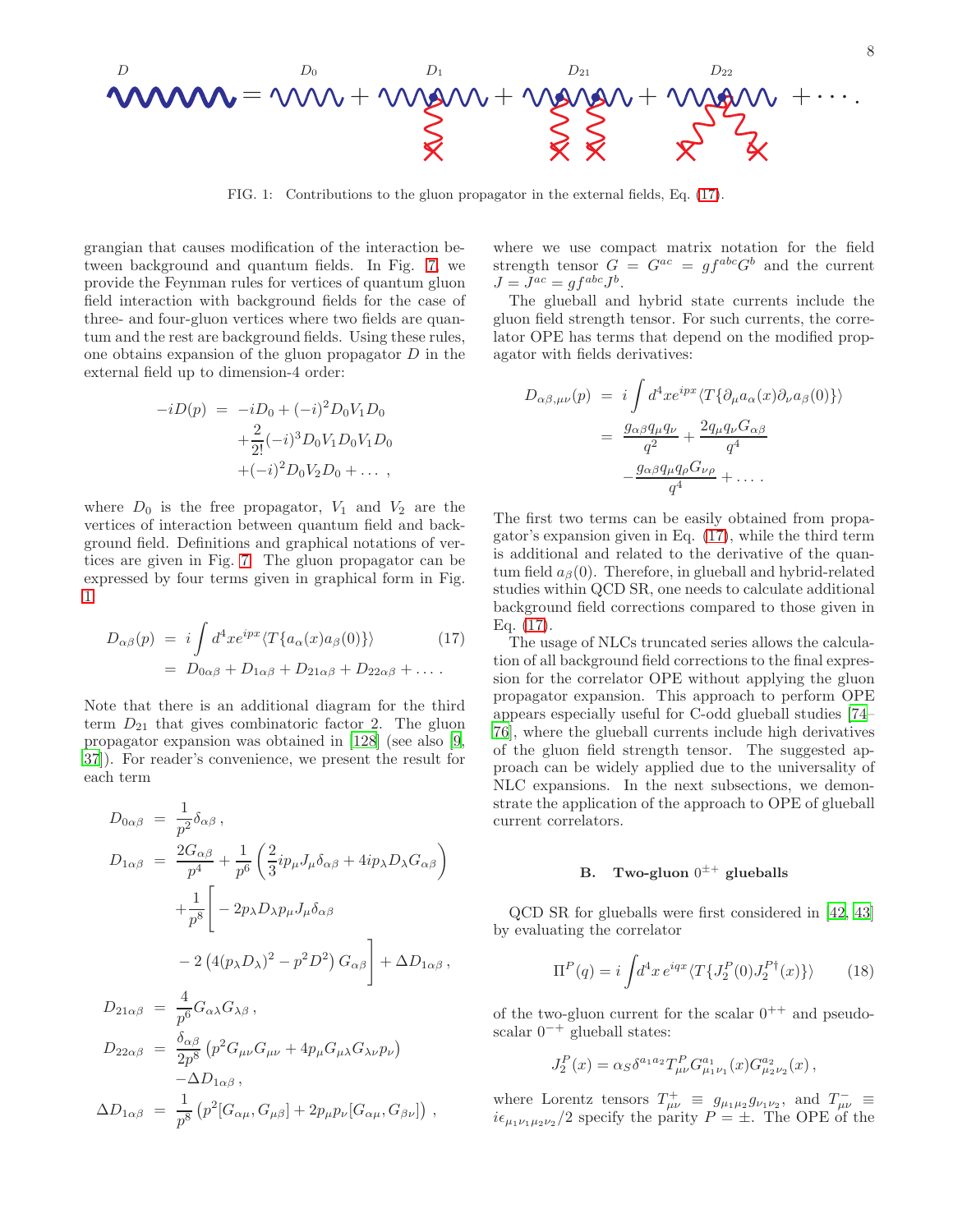

<span id="page-8-1"></span>FIG. 2: Diagrams for the LO perturbative term (the first diagram) and nonperturbative contributions to the correlator. The expansions of the depicted terms start from dimension-4 condensate  $(\langle G^2 \rangle)$  for the second diagram) and dimension-6  $(\langle G^3 \rangle)$  for the third and the fourth diagrams). NLC is represented by crosses that denote vacuum gluon fields (single line) or vacuum gluon field strength tensors (double line). The Feynman rules for the elements of the diagrams are given in Appendix [A.](#page-10-0)



<span id="page-8-2"></span>FIG. 3: Diagrammatic representation of three groups of nonperturbative contributions to the correlator  $\Pi^P(q)$  OPE that starts from dimension-8 order. The Feynman rules for the elements of the diagrams are given in Appendix [A.](#page-10-0)

correlator can be presented as

<span id="page-8-0"></span>
$$
\Pi^{P}(q) = \Pi_{\text{LO}}^{P} + \Pi_{4}^{P} + \Pi_{6}^{P} + \Pi_{8}^{P} + \cdots, \qquad (19)
$$

where  $\Pi_{\text{LO}}^P$  is the leading order perturbative contibution, and the nonperturbative corrections  $\Pi_n^P$  include only condensates with even dimension if we do not consider a radiative correction. This OPE was calculated in [\[42](#page-14-10), [43\]](#page-14-19) up to dimension-8 where only gluon condensates were taken into account. The radiative correction to the dimension-4 and dimension-6 gluon condensate terms was obtained in [\[83](#page-15-3)[–85](#page-15-5)].

We rearrange the contributions to OPE in Eq. [\(19\)](#page-8-0), by collecting terms arising from one NLC and a specific hard part of the diagram

$$
\Pi^{P}(q) = \Pi_{\text{LO}}^{P} + \sum_{i=0}^{5} \Pi_{\text{NLC-}i}^{P} + \cdots,
$$

where  $\Pi_{\text{NLC-}i}^P$  is one of the six NLC groups of OPE contributions to  $\Pi^P(q)$  that provide contribution to the dimension-8 condensates or lower dimension terms. Each group  $\Pi_{\text{NLC-}i}^P$  is depicted by one diagram in Fig. [2](#page-8-1) and Fig. [3.](#page-8-2) The NLCs that have dimensions higher than eight are not considered in our work. The crosses on the figures specify the background field and the blob around the crosses denotes NLC. There are two types of lines: the single line represents gluon fields; the double line depicts the gluon field strength tensor. The red color and the cross at the end of the line denote the soft part that forms a vacuum condensate. The blue color of the line denotes the hard part of the diagram. For condensates with a gluon fields (single red line with the cross at the end),

we apply Eq. [\(3\)](#page-1-2) to express the term through obtained NLCs expansions. The Feynman rules for the diagrams are given in Appendix [A.](#page-10-0)

The first diagram in Fig. [2](#page-8-1) is the LO perturbative contribution, while the second diagram could contribute from dimension-4 to higher dimensions. The OPE for the third and fourth diagrams in Fig. [2](#page-8-1) starts from dimension-6 terms. The diagrams that contribute starting from dimension-8 condensates are presented in Fig. [3.](#page-8-2) Since we do not consider higher dimension, the diagrams in Fig. [3](#page-8-2) could be considered in both forms: either as local condensates or as NLC where only the leading term is taken into account. In any case, using the leading terms of the expansion, Eq. [\(13\)](#page-5-1), is useful, as it is presented in the form of the product of local scalar condensates and Lorentz tensors.

We use the NLCs and their expansions to obtain nonperturbative contributions to OPE:

$$
\Pi_4^{\pm} = \pm 4\alpha_S \langle \alpha_S G^2 \rangle ,
$$
  
\n
$$
\Pi_6^{\pm} = \frac{8\alpha_S^2}{Q^2} \left( \pm \langle gG^3 \rangle + \frac{1}{3} \langle J^2 \rangle \right) ,
$$
  
\n
$$
\Pi_8^{\pm} = \frac{2\alpha_S}{\pi Q^4} \left( 2G_{34}^8 - G_{12}^8 \pm 12G_{34}^8 \pm G_{56}^8 \right) ,
$$

where the notation for dimension-8 condensates  $G_i^8$  can be found in Eq. [\(5\)](#page-2-3) and [\(6\)](#page-2-4), and  $Q^2 = -q^2$ . Our result agrees with [\[42](#page-14-10), [43\]](#page-14-19) and provides additional contributions: dimension-6 four-quark condensate  $\langle J^2 \rangle$  and dimension-8 mixed quark-gluon condensates  $G_{56}^8$ . They were omitted in earlier studies [\[42](#page-14-10), [43\]](#page-14-19) as they were expected to give a minor contribution. The details and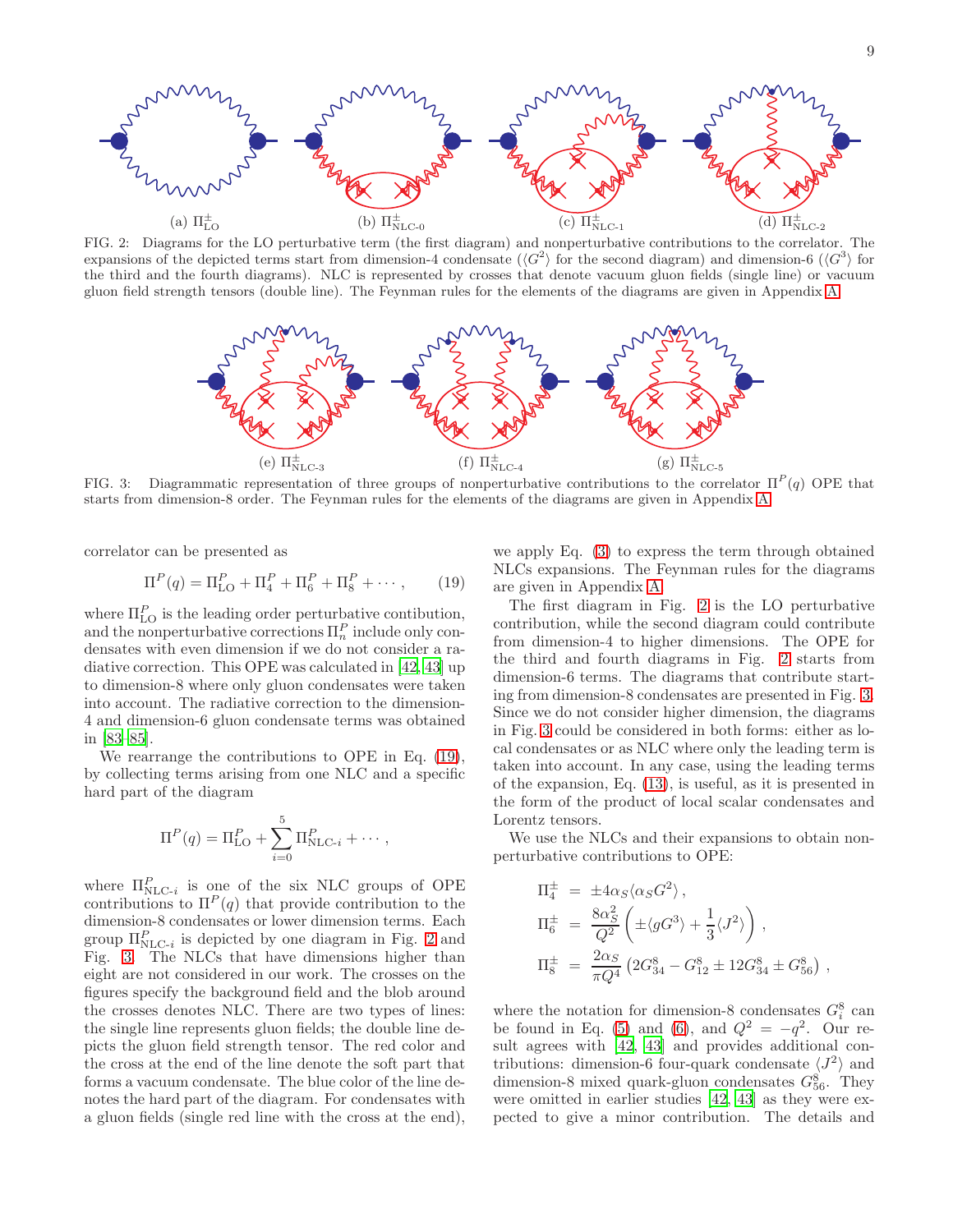10



<span id="page-9-1"></span>FIG. 4: The diagrams representing the LO perturbative term, dimension-4 and dimension-6 contributions to the correlator OPE of three-gluon currents. Each term is given by  $\tilde{\Pi}^{\pm}_k$  where k is the number given below the diagram. The Feynman rules for the elements of the diagrams are given in Appendix [A.](#page-10-0)

procedures of calculation can be found in Appendices [A](#page-10-0) and [B.](#page-11-0) There, the contributions from each diagram are given for dimension-6 and dimension-8 orders. The case of applying the NLC expansion is discussed in detail in Appendix [B](#page-11-0) using the example of diagram (d) in Fig. [2.](#page-8-1)

# C. Three-gluon  $0^{\pm +}$  glueballs

Here we revisit OPE of the correlator used for QCD SR for the three-gluon  $0^{\pm +}$  glueballs [\[44](#page-14-21), [45](#page-14-11)]:

$$
\tilde{\Pi}^{\pm}(q) = i \int d^4x \, e^{iqx} \langle T \{ J_3^{\pm}(x) J_3^{\dagger \pm}(0) \} \rangle \qquad (20)
$$
\n
$$
= \tilde{\Pi}_{\text{LO}}(Q^2) + \sum_{k=1}^5 \tilde{\Pi}_k^{\pm}(Q^2) + \cdots ,
$$

where the subscript  $k$  numerates the NLC-based terms  $\tilde{\Pi}_{k}^{\pm}$  and the currents are defined as follows:

$$
\begin{array}{lll} J_3^+(x) & = & g_s^3 f^{abc} G^a_{\mu\nu}(x) G^b_{\nu\rho}(x) G^c_{\rho\mu}(x) \, , \\[2mm] J_3^-(x) & = & g_s^3 f^{abc} \tilde{G}^a_{\mu\nu}(x) \tilde{G}^b_{\nu\rho}(x) \tilde{G}^c_{\rho\mu}(x) \, , \end{array}
$$

where the dual tensor  $\tilde{G}^a_{\mu\nu} = i\epsilon_{\mu\nu\alpha\beta} G^a_{\alpha\beta}/2$ . We suggest another identical expression for a negative parity current that is easier in use:

$$
J_3^-(x) = g_s^3 f^{abc} G^a_{\mu\nu}(x) G^b_{\nu\rho}(x) \tilde G^c_{\rho\mu}(x) \, .
$$

Note that any other similar construction of gluon field strength tensors and dual tensors will be identical to  $J_3^{\pm}$ , see discussion in [\[74](#page-15-8)], where the currents were constructed using helicity formalism. We recalculated the leading perturbative term, the dimension-4 and the dimension-6 terms of OPE for two current correlators. The leading perturbative term  $\tilde{\Pi}_{LO}(Q^2)$  is depicted by the first diagram in Fig. [4,](#page-9-1) the dimension-4 term comes only from the second diagram in Fig. [4.](#page-9-1) Apart from the first diagram, all diagrams presented in Fig. [4](#page-9-1) contribute to the dimension-6 terms and terms of higher dimensions. Using expansions of NLCs, we got the following result for

contributions to OPE in dimension-6 order:

$$
\tilde{\Pi}_{LO}(Q^2) = -\frac{N_c^2 C_F}{5 \cdot 8} \alpha_s^3 Q^8 \ln \frac{Q^2}{\mu^2}, \n\tilde{\Pi}_1^{\pm}(Q^2) = \pm 6\pi N_c \alpha_s^2 Q^4 \langle \alpha_s G^2 \rangle \n-6\pi N_f C_F \alpha_s^3 \langle \bar{q}q \rangle^2 Q^2 \ln \frac{Q^2}{\mu^2}, \n\tilde{\Pi}_2^{\pm}(Q^2) = \mp (9/4) N_c \alpha_s^2 \langle g^3 G^3 \rangle Q^2, \n\tilde{\Pi}_3^{\pm}(Q^2) = \pm 5(9/4) N_c \alpha_s^2 \langle g^3 G^3 \rangle Q^2, \n\tilde{\Pi}_4^{\pm}(Q^2) = \mp 9 N_c \alpha_s^2 \langle g^3 G^3 \rangle Q^2 \ln \frac{Q^2}{\mu^2}, \n\tilde{\Pi}_5^{\pm}(Q^2) = -\tilde{\Pi}_4^{\pm}(Q^2),
$$

where  $\mu$  is the renormalization scale,  $N_c$  is the number of colors,  $N_f$  is the number of flavors and  $C_F$  is the Casimir operator in the fundamental representation. Our result has the same properties as the results in [\[42,](#page-14-10) [43](#page-14-19), [76\]](#page-15-9). Namely, the dimension-4 and dimension-6 gluon condensate terms have the same absolute value for both parities but different signs. The dimension-8 terms are expected to have the same property but only for the case of (anti- )self-dual gluon fields that can also be observed in the results for other glueball states [\[42,](#page-14-10) [43,](#page-14-19) [74\]](#page-15-8).

For the three-gluon  $0^{++}$  glueball, our expression for the dimension-4 term  $\langle \alpha_s G^2 \rangle$  agrees with [\[44\]](#page-14-21), the dimension-6 term, however, differs from [\[44](#page-14-21)]. In the case of the 0<sup>−</sup><sup>+</sup> glueball, our result for the dimension-4 contribution is the same in absolute value but has the opposite sign compared to [\[45\]](#page-14-11). The dimension-6 terms have partial correspondence and partial agreement with the terms given in [\[45\]](#page-14-11). Note that we take into account not only the first term of expansion but all necessary terms, Eq. [\(3\)](#page-1-3), for the gluon field and its strength tensor; this causes a difference for the  $\tilde{\Pi}_1^-$  contribution. The difference for the  $\tilde{\Pi}_{3}^{-}$  term, denoted by diagram (d) in Fig. [4,](#page-9-1) arises from the gauge-fixing term that makes the background field vertex different from the quantum three-gluon ver-tex, see Figure [7.](#page-12-0) The diagram (f) term  $\tilde{\Pi}_{5}^{-}$  seems to be omitted in [\[45\]](#page-14-11). The  $\tilde{\Pi}_2^-$  and  $\tilde{\Pi}_4^-$  contributions are the same as in [\[45\]](#page-14-11).

### <span id="page-9-0"></span>IV. CONCLUSIONS

In this work, we have developed a new scheme to calculate OPE of vacuum correlators. We suggest using precal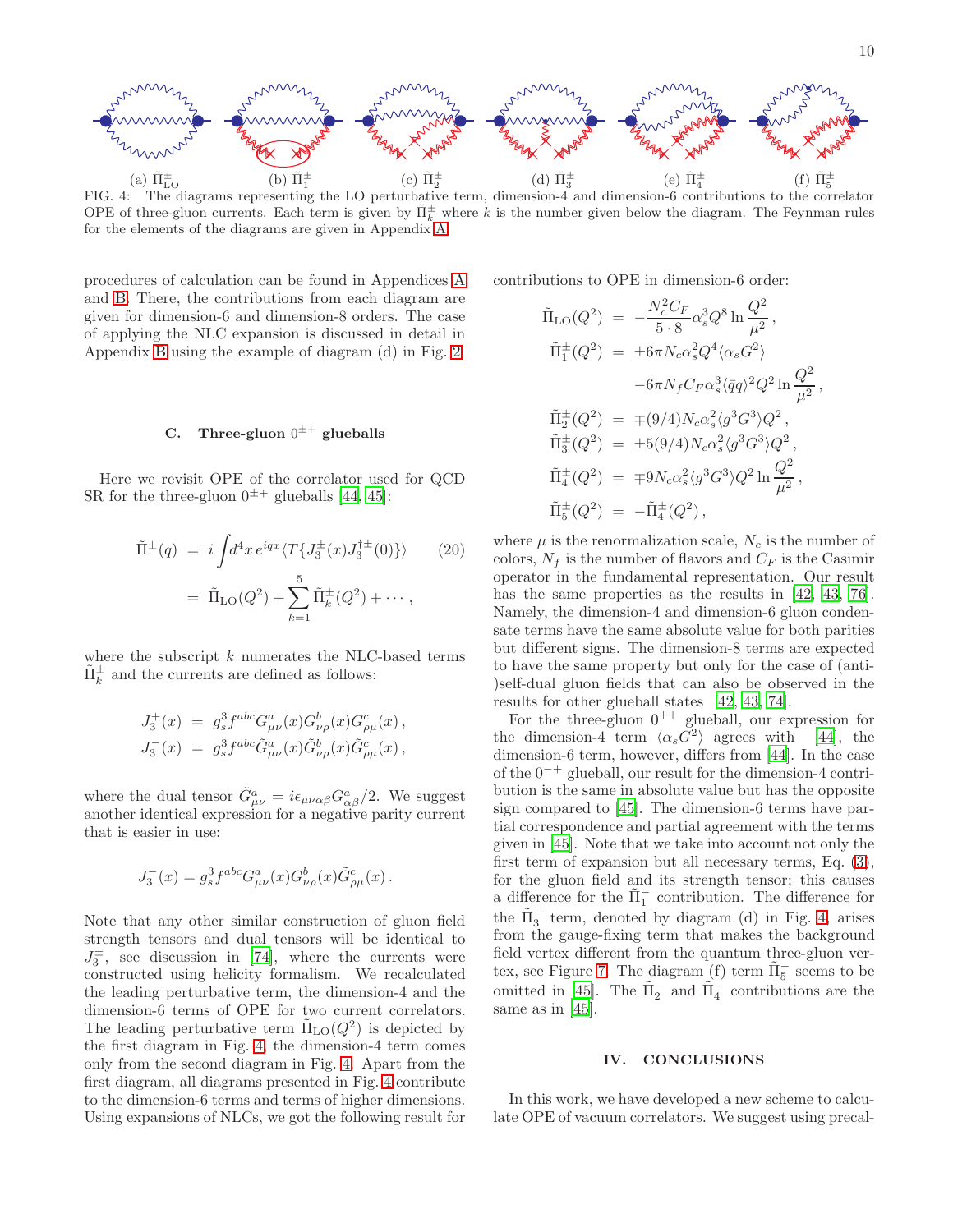culated expansions for NLC as intermediate to simplify calculations, where the final results for OPE are given by truncated series that include only local condensates up to dimension-8. This way of using NLCs is different from the standard applications [\[38](#page-14-7)[–40\]](#page-14-8), where condensates are considered in nonlocal form and correlator's OPE is partially resummed. Using the procedures elaborated in [\[9,](#page-13-6) [37\]](#page-14-6), we have obtained the full set of NLC expansions needed for calculations of gluon condensate contributions to correlators OPE up to dimension-8 order.

The background field approach is revisited for OPE of glueball correlators. We discuss some calculation issues which are crucial for hadron parameter evaluation within QCD SR: (i) one of the issues is the misusing of perturbative gluon vertices that differ from the vertices for interaction of the vacuum gluon with the quantum gluon field due to the gauge fixing term; (ii) another problem could be caused by using the incomplete Taylor expansion, Eq.  $(3)$  – all vacuum gluon fields and vacuum gluon field strength tensors should be expanded up to the order that could contribute to the final expression of OPE in goal dimension order; (iii) the third issue is related to the gluon propagator expansion in the background field. The precalculated expressions for propagator in momentum space, Eq. [\(17\)](#page-7-0), could not give a full answer when the calculation of the coefficient function requires a derivative of the propagator in the configuration space, as in the case of glueball current correlators [\[9\]](#page-13-6). In the light of discussed issues and obtained results, the glueball QCD SRs need reconsideration.

The usage of NLC expansions avoids the above problems and can be a good alternative to using precalculated expansion of the propagator in the background field. The derived NLC expansions are universal and can be used in various applications. Although, only gluon condensates and their applications are considered here, the same scheme is applicable for quark and quark-gluon NLCs. We provide the scheme for applying the NLC expansions and demonstrate it on four correlators used in glueball state studies. Using NLC expansions, we confirm OPEs [\[42,](#page-14-10) [43\]](#page-14-19) for two-gluon  $0^{\pm +}$  glueball currents and calculate additional contributions coming from the dimension-6 four-quark condensate  $\langle J^2 \rangle$  and dimension-8 mixed quark-gluon condensates  $\langle \text{Tr} J_\mu G_{\mu\nu} J_\nu \rangle$  and  $\langle \text{Tr} J_\lambda [D_\lambda G_{\mu\nu} , G_{\mu\nu} ] \rangle$ . The OPE used for the three-gluon  $0^{\pm +}$  glueballs [\[44,](#page-14-21) [45\]](#page-14-11) are revisited up to dimension-6 order, and the corrected expressions are provided.

We would like to thank S. Mikhailov, S. Narison, and A. Zhevlakov for stimulating discussions and useful remarks.

#### <span id="page-10-0"></span>Appendix A: Feynman rules

In this appendix, the mathematical notation for the diagrams depicted in Section [III](#page-5-0) are given. The right and left shaded blobs in the diagrams shown in Fig. [2,](#page-8-1) Fig. [3,](#page-8-2) and Fig. [4](#page-9-1) represent the glueball currents with the Feynman rules provided in Fig. [6.](#page-11-1) The gluon field strength tensor  $\bar{G}^a_{\mu\nu}$  in the glueball currents has contributions from two components of the gluon field  $\bar{A}^a_\mu = A^a_\mu + a^a_\mu$ , the perturbative quantum gluon field  $a^a_\mu$ , and the background field  $A^a_\mu$ :

$$
\bar{G}^{a}_{\mu\nu}(x) = G^{a}_{\mu\nu}(x) + gf^{abc} (A^{b}_{\mu}(x)a^{c}_{\nu}(x) - A^{b}_{\nu}(x)a^{c}_{\mu}(x)) + gf^{abc} a^{b}_{\mu}(x)a^{c}_{\nu}(x) + (\partial_{\mu}a^{a}_{\nu}(x) - \partial_{\nu}a^{a}_{\mu}(x)) ,
$$

where  $G_{\mu\nu}^a(x)$  is the vacuum gluon field strength tensor. The graphical notation for these contributions is shown in Fig. [5.](#page-11-2) There are two types of lines: the single line represents gluon fields; the double line depicts the gluon field strength tensor. The red color and the cross at the end of the line denote the soft part that forms a vacuum condensate. The blue color of the line denotes the hard part of the diagram. The nonabelian part of the gluon field strength tensor contributes to diagram (b) in Fig. [2](#page-8-1) and diagram (e) in Fig. [3,](#page-8-2) where one of the gluon fields goes to the vacuum and the other field becomes part of the gluon propagator.

The graphic notation and definitions for the vertices of the quantum field and background field interactions are provided in Fig. [7.](#page-12-0) The vertices are given in terms of the operators of the vacuum gluon field and its strength tensor at the point of interaction. These operators become part of NLCs. Otherwise, these operators need to be expanded to the Taylor series, Eq. [\(3\)](#page-1-3).

Calculation in the configuration space requires integration over the coordinates of interaction points, see, for example, diagrams  $(e)$ ,  $(f)$ , or  $(g)$  in Fig. [3.](#page-8-2) We consider differentiating easier than integrating; therefore, we work in the momentum representation with the following definition for the coordinates that appear in the obtained expansion of nonlocal condensates. For the coordinate  $x$ , where one of the currents in the correlator is located, we have

<span id="page-10-1"></span>
$$
x_{\rho_1} x_{\rho_2} \dots x_{\rho_n} \to \frac{\partial}{i \partial q_{\rho_1}} \frac{\partial}{i \partial q_{\rho_2}} \dots \frac{\partial}{i \partial q_{\rho_n}}.
$$
 (A1)

For any arbitrary coordinate  $y$  in NLC expansion differing from  $x$  we apply

<span id="page-10-2"></span>
$$
y_{\rho_1} y_{\rho_2} \dots y_{\rho_k} \to \int d^4 l e^{-ily} \left( \frac{\partial}{i \partial l_{\rho_1}} \frac{\partial}{i \partial l_{\rho_2}} \dots \frac{\partial}{i \partial l_{\rho_k}} \delta^4(l) \right), \tag{A2}
$$

where additional coordinate  $y$  is a point of interaction with the background field and  $l$  is auxiliary momentum running from point 0 to y.

The general procedure for OPE calculation in our approach is the following. Using Wick's theorem, we obtain all possible contributions and depict the corresponding Feynman diagrams. We do not perform Taylor and tensor expansions of the vacuum fields, but use NLC expansions to get a truncated OPE. As the next step, we apply the following Feynman rules and expressions to: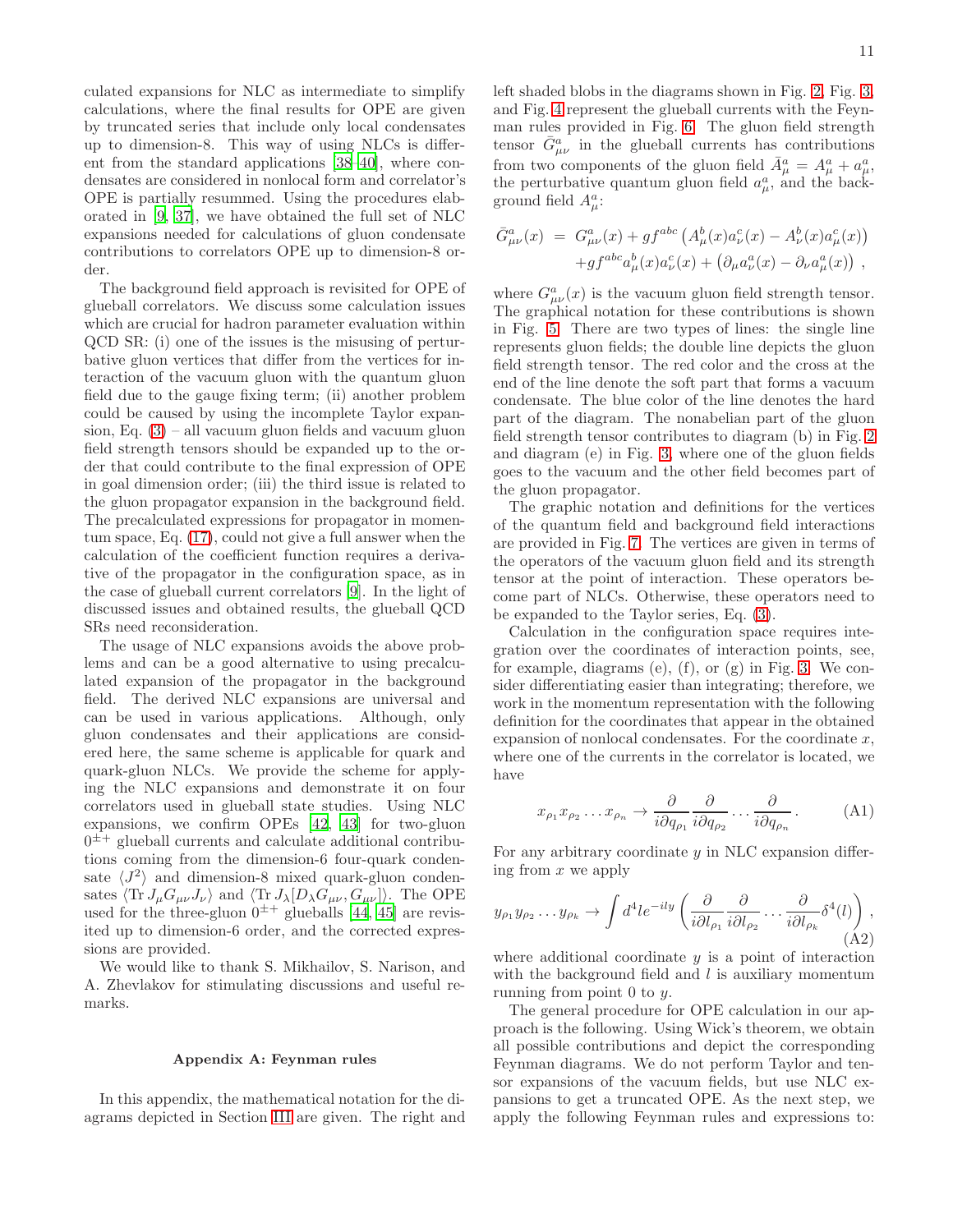

<span id="page-11-2"></span>FIG. 5: The diagrammatic representation for the terms of the gluon field strength tensor in the glueball current. The double red line is used for the vacuum gluon field strength tensor  $G^a_{\mu\nu}$ . The single red line with the cross at the end denotes the vacuum gluon field. The single blue line denotes the quantum gluon field. The blue lines are part of the coefficient function and the red lines form a condensate.



<span id="page-11-1"></span>FIG. 6: The Feynman rules for contributions to glueball current vertices in the momentum representation. The single line represents the gluon field, while the double line depicts the gluon field strength tensor. The cross at the end of the single or double line tells that the given gluon field goes to vacuum and the field is part of a condensate.

the background field vertices, Figure [7;](#page-12-0) current vertices for the two-gluon glueball, figure [6;](#page-11-1) two-gluon NLC expansion, Eq. [\(7\)](#page-2-1); three-gluon NLC expansion, Eq. [\(11\)](#page-4-1); four-gluon NLC expansion, Eq. [\(13\)](#page-5-1) and Eq. [\(15\)](#page-5-3); coordinates from NLC expansions, Eq. [\(A1\)](#page-10-1) and Eq. [\(A2\)](#page-10-2); and free gluon propagator (without background field corrections).

#### <span id="page-11-0"></span>Appendix B: Example of NLC-based calculation

In this section, we provide the technical details of the OPE calculation of the glueball current correlator  $\Pi^P(q)$ , Eq. [\(18\)](#page-7-2), based on grouping the contributions in NLCs and using precalculated expressions for NLC expansions. As an example, the diagram (d) term  $\Pi_{\text{NLC-2}}^{\pm}$  depicted in Fig. [2](#page-8-1) is considered. Applying the Feynman rules given in Appendix [A,](#page-10-0) we have:

$$
\Pi_{\text{NLC-2}}^{\pm} = i4 \langle G_{\mu_2 \nu_2}^{a_2}(0) V_{1 \rho_1 \rho_2}^{c_1 c_2}(y) G_{\alpha_2 \beta_2}^{b_2}(x) \rangle
$$

$$
\frac{g_{\bar{\nu}_1 \rho_2} \delta^{a_1 c_2}}{i(q-l)^2} \cdot \frac{g_{\bar{\beta}_1 \rho_1} \delta^{c_1 b_1}}{iq^2}
$$

$$
\cdot \alpha_S \delta^{a_1 a_2} T_{\mu\nu}^{\pm} \mathbb{A}(\mu_1, \nu_1) i(q-l)_{\mu_1} g_{\nu_1 \bar{\nu}_1}
$$

$$
\cdot \alpha_S \delta^{b_1 b_2} T_{\alpha \beta}^{\pm} \mathbb{A}(\alpha_1, \beta_1) i(-q_{\alpha_1}) g_{\beta_1 \bar{\beta}_1},
$$

where expression is given in the form of the product of NLC, two propagators and two glueball vertices. The tensors  $T^+_{\mu\nu} \equiv g_{\mu_1\mu_2}g_{\nu_1\nu_2}$ , and  $T^-_{\mu\nu} \equiv i\epsilon_{\mu_1\nu_1\mu_2\nu_2}/2$  define the glueball current.

The expression for the correlator is given in the momentum space where the coordinates  $x$  and  $y$  are considered as differential operators defined in Eqs. [\(A1\)](#page-10-1) and [\(A2\)](#page-10-2). Next, we consider the example of the application of these operators. The condensate part is given by

<span id="page-11-3"></span>
$$
\langle G_{\mu_2\nu_2}^a(0) A_{\rho_3}^b(y) G_{\alpha_2\beta_2}^c(x) \rangle
$$
  
=  $y_{\rho_0} \int_0^1 dt \ t \langle G_{\mu_2\nu_2}^a(0) G_{\rho_0\rho_3}^b(ty) G_{\alpha_2\beta_2}^c(x) \rangle$   
=  $\frac{y_{\rho_0}}{2} \langle G_{\mu_2\nu_2}^a(0) G_{\rho_0\rho_3}^b(0) G_{\alpha_2\beta_2}^c(0) \rangle$  (B1)  
+ ... ,

where, in the third line, we keep only the leading term in the expansion of the gluon field to demonstrate the calculation of the dimension-6 term. Then, for leading order, we replace the condensate by its expansion, Eq. [\(11\)](#page-4-1), and replace the coordinates by their representations in the momentum space, Eqs. [\(A2\)](#page-10-2), which take a shorter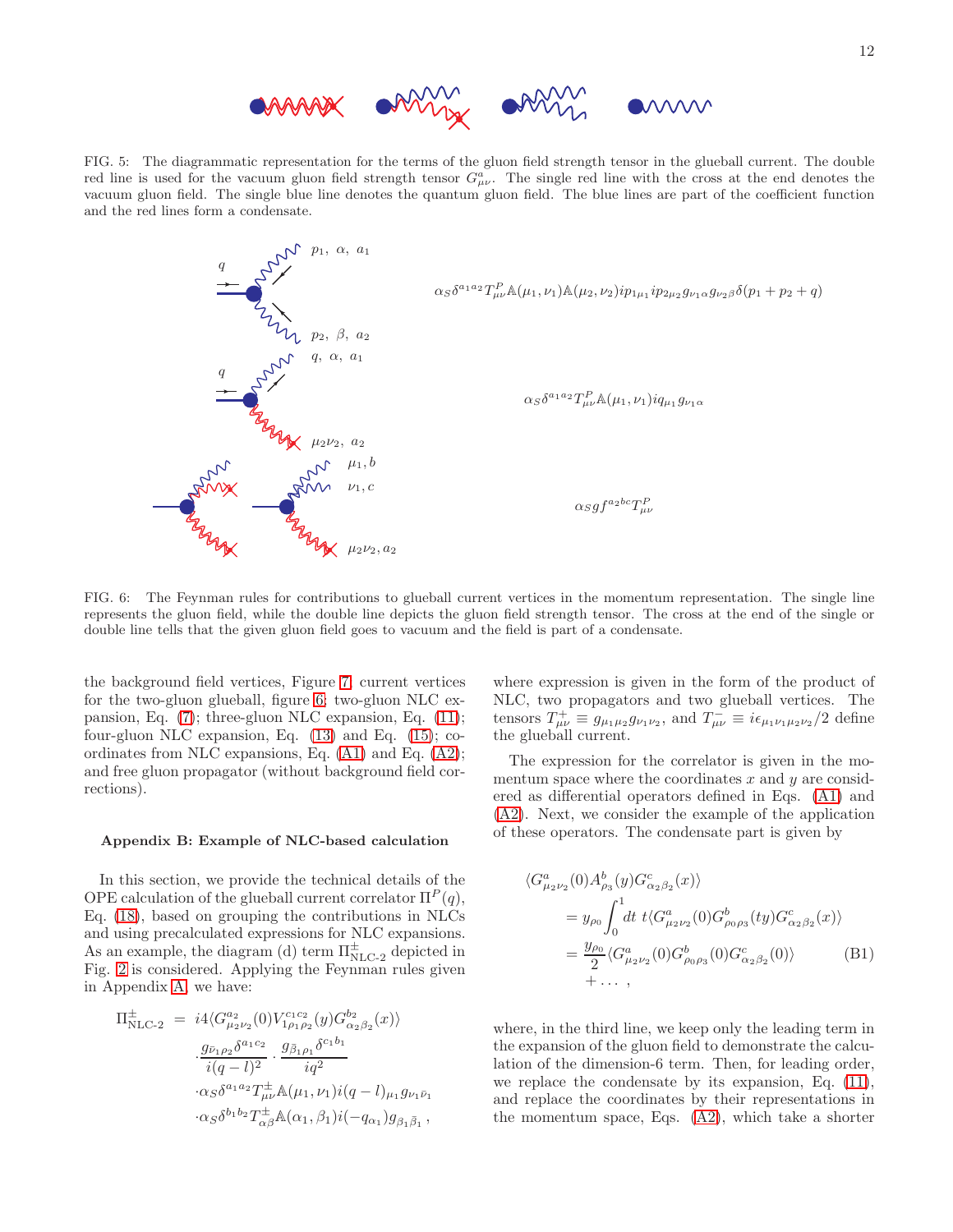$$
\alpha, a \frac{\text{WWHM}}{k_1} \sum_{k_2}^{k_2} \sum_{k_3}^{k_4} \beta, b
$$
\n
$$
V_{1\alpha\beta}^{ab} = A_{\mu}^{ab}(k_2 - k_1)_{\mu}g_{\alpha\beta} + A_{\alpha}^{ab}(k_1 + k_2)_{\beta} - A_{\beta}^{ab}(k_1 + k_2)_{\alpha} + iG_{\alpha\beta}^{ab}
$$
\n
$$
\alpha, a \frac{\text{WWHM}}{k_1} \sum_{k_2}^{k_2} \beta, b
$$
\n
$$
V_{2\alpha\beta}^{ab} = i(A_{\mu}^{ac} A_{\mu}^{cb} g_{\alpha\beta} + [A_{\alpha}, A_{\beta}]^{ab})
$$

<span id="page-12-0"></span>FIG. 7: The Feynman rules for the background field vertices. We use the following matrix notation for the vacuum gluon field  $A_{\mu}^{ab} = gf^{acb}A_{\mu}^c(y)$  and its strength tensor  $G_{\mu\nu}^{ab} = gf^{acb}G_{\mu\nu}^c(y)$ , where y is the interaction point.

form here

$$
y_{\rho} \to \int d^4l \, e^{-ily} \frac{\partial}{i\partial l_{\rho}} \delta^4(l) \, .
$$

To consider the next term that has dimension-8, we apply the three-gluon NLC expansion given in Eq. [\(11\)](#page-4-1). One could choose not to use the NLC expansion, then one should take the first three terms of Taylor expansion, see Eq. [\(3\)](#page-1-3), for all gluon field strength tensors in Eq. [\(B1\)](#page-11-3).

Applying Eq. [\(3\)](#page-1-2) and the expansion of the three-gluon NLC given in Eq. [\(11\)](#page-4-1), one gets

<span id="page-12-1"></span>
$$
\Pi_{\text{NLC-2}}^{\pm} = \frac{-\alpha_S}{6\pi} T_{\mu\nu}^{\pm} T_{\alpha\beta}^{\pm} \mathbb{A}(\mu_1, \nu_1) \mathbb{A}(\mu_2, \nu_2) \mathbb{A}(\alpha_1, \beta_1) \mathbb{A}(\alpha_2, \beta_2) \mathbb{A}(\rho_0, \rho_3) \int_0^1 dt \left( \frac{1}{2} \mathbb{A} \sum_{i=0}^7 \Gamma_i^{(abc)} M_i(x_a, x_b, x_c) \right)
$$

$$
\cdot (-ity_{\rho_0} V_{1\beta_1 \nu_1 \rho_3}(-q, q-l, l) - g_{\rho_0 \beta_1} g_{\rho_3 \nu_1} \delta(t-1)) \cdot \frac{q_{\alpha_1} (q-l)_{\mu_1}}{q^2 (q-l)^2}, \tag{B2}
$$

Г

where part of the background field vertex is given by

$$
V_{1\alpha_1\alpha_2\alpha_3}(k_1, k_2, k_3)
$$
  
=  $g_{\alpha_1\alpha_2}(k_1 - k_2)_{\alpha_3} - g_{\alpha_1\alpha_3}(k_1 - k_2)_{\alpha_2}$   
+  $g_{\alpha_2\alpha_3}(k_1 - k_2)_{\alpha_1}$ ,

and the coordinates of the scalar functions and tensors are  $x_1 = 0$ ,  $x_2 = yt$ ,  $x_3 = x$ . The master tensors  $\Gamma_i$  carry the Lorentz indices  $\mu_2\nu_2\alpha_2\beta_2\rho_0\rho_3$ , see Eq. [\(12\)](#page-4-2). From Eq. [\(B2\)](#page-12-1) one gets

$$
\Pi_{\text{NLC-2}}^{\pm} = \pm \frac{12\alpha_S^2 \langle gG^3 \rangle}{Q^2} \n+ \frac{2\alpha_S}{3\pi Q^4} \left( \mp 12G_{34}^8 \pm 3G_{56}^8 + 2G_{34}^8 - G_{12}^8 \right).
$$

OPE of the scalar and pseudoscalar glueballs current correlator  $\Pi^{\pm}$ , defined in Eq. [\(18\)](#page-7-2), is given by the sum of NLC-based terms  $\Pi_{\text{NLC-}k}^{\pm}$  depicted in Fig. [2](#page-8-1) and Fig. [3.](#page-8-2) We denote the dimension- $n$  contribution of the given NLC-based diagram by  $\Pi_{nk}^{\pm}$  and consider the contributions up to dimension-8 order:

$$
\Pi_{\mathrm{NLC-}k}^{\pm} = \sum_{n=d_k}^{8} \Pi_{nk}^{\pm},
$$

where  $d_k$  is the dimension of the k-th NLC-based term. Only diagram (b) contributes to leading dimension-4:

$$
\Pi_4^{\pm} = \Pi_{40}^{\pm} = \pm 4\alpha_S \langle \alpha_S G^2 \rangle.
$$

There are three diagrams that contribute to dimension-6 order:

,

$$
\Pi_6^{\pm} = \sum_{k=0}^{2} \Pi_{6k}^{\pm} = \frac{8\alpha_S^2}{Q^2} \left( \pm \langle gG^3 \rangle + \frac{1}{3} \langle J^2 \rangle \right)
$$
  
\n
$$
\Pi_{60}^{\pm} = \frac{8\alpha_S^2}{3Q^2} \langle J^2 \rangle, \quad \Pi_{61}^{\pm} = \mp \frac{4\alpha_S^2 \langle gG^3 \rangle}{Q^2},
$$
  
\n
$$
\Pi_{62}^{\pm} = \pm \frac{12\alpha_S^2 \langle gG^3 \rangle}{Q^2}.
$$

All considered diagrams can contribute to dimension-8 order:

<span id="page-12-2"></span>
$$
\Pi_8^{\pm} = \frac{2\alpha_S}{\pi Q^4} \sum_{k=0}^5 \Pi_{8k}^{\pm}
$$
\n
$$
= \frac{2\alpha_S}{\pi Q^4} \left( 2G_{34}^8 - G_{12}^8 \pm 12G_{34}^8 \pm G_{56}^8 \right),
$$
\n(B3)

where the k-th diagram contribution is denoted by  $\Pi_{8k}^{\pm}$ and given in Table [VI](#page-13-8) by local condensates. Diagrams (b), (c), and (e) give a zero contribution for the space dimension  $d = 4$ .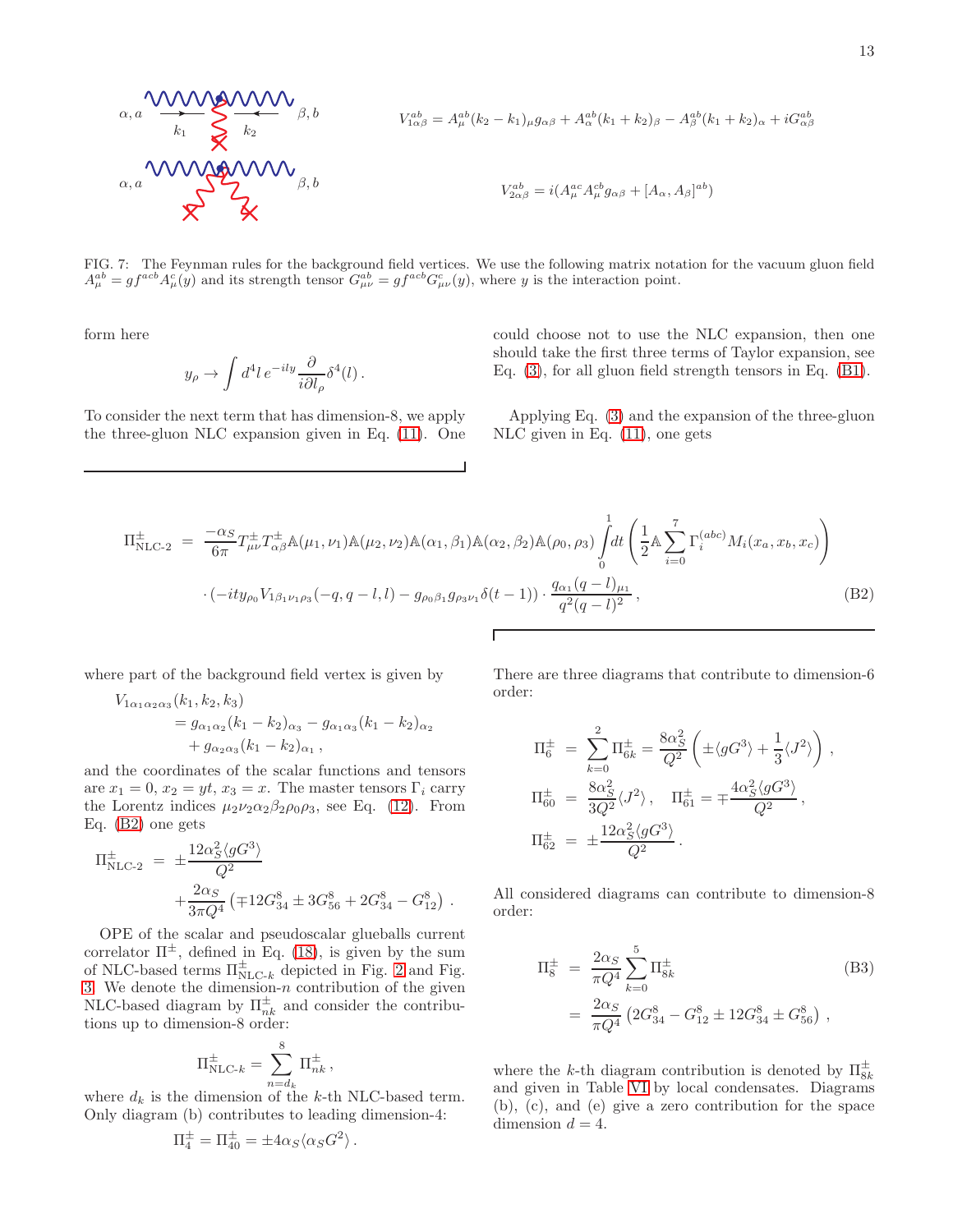<span id="page-13-8"></span>TABLE VI: The dimension-8 contribution to each diagram  $\Pi_{8k}^{\pm}$ , where k is number of the diagram, as depicted in Fig. [\(2\)](#page-8-1) and [\(3\)](#page-8-2), see Eq. [\(B3\)](#page-12-2).

| k                           | $\Pi_{\alpha k}^+$                                                                        | $\Pi_{8k}^-$                      |
|-----------------------------|-------------------------------------------------------------------------------------------|-----------------------------------|
| $\Omega$                    | $O(d-4)$                                                                                  | $O(d-4)$                          |
| 1                           | $O(d-4)$                                                                                  | $O(d-4)$                          |
| $\mathcal{D}_{\mathcal{L}}$ | $-\frac{1}{3}(G_{12}^8+10G_{34}^8-3G_{56}^8) -\frac{1}{3}(G_{12}^8-14G_{34}^8+3G_{56}^8)$ |                                   |
| 3                           | $O(d-4)$                                                                                  | $O(d-4)$                          |
| 4                           | $18G_{34}^8$                                                                              | $-G_{12}^8 - 16G_{34}^8$          |
| 5                           | $-2(G_{12}^8+G_{34}^8)/3$                                                                 | $(G_{12}^8+4G_{34}^8)/3$          |
| sum                         | $14G_{34}^8 - G_{12}^8 + G_{56}^8$                                                        | $-(10G_{34}^8+G_{12}^8+G_{56}^8)$ |

- <span id="page-13-0"></span>[1] M. A. Shifman, A. I. Vainshtein, and V. I. Zakharov, "QCD and Resonance Physics. The rho-omega Mixing," *Nucl. Phys.*, vol. B147, p. 519, 1979.
- [2] M. A. Shifman, A. I. Vainshtein, and V. I. Zakharov, "QCD and Resonance Physics. Theoretical Foundations," *Nucl. Phys.*, vol. B147, pp. 385–447, 1979.
- <span id="page-13-1"></span>[3] M. A. Shifman, A. I. Vainshtein, and V. I. Zakharov, "QCD and Resonance Physics: Applications," *Nucl. Phys.*, vol. B147, pp. 448–518, 1979.
- <span id="page-13-2"></span>[4] K. G. Wilson, "Nonlagrangian models of current algebra," *Phys. Rev.*, vol. 179, pp. 1499–1512, 1969.
- <span id="page-13-3"></span>[5] V. A. Novikov, M. A. Shifman, A. I. Vainshtein, and V. I. Zakharov, "OPERATOR EXPANSION IN QUAN-TUM CHROMODYNAMICS BEYOND PERTURBA-TION THEORY," *Nucl. Phys.*, vol. B174, pp. 378–396, 1980.
- [6] S. Narison, "Techniques of Dimensional Renormalization and Applications to the Two Point Functions of QCD and QED," *Phys. Rept.*, vol. 84, pp. 263–399, 1982.
- <span id="page-13-7"></span>[7] V. A. Novikov, M. A. Shifman, A. I. Vainshtein, and V. I. Zakharov, "Are All Hadrons Alike?," *Nucl. Phys.*, vol. B191, p. 301, 1981.
- [8] V. L. Chernyak and A. R. Zhitnitsky, "Asymptotic Behavior of Exclusive Processes in QCD," *Phys. Rept.*, vol. 112, p. 173, 1984.
- <span id="page-13-6"></span>[9] V. A. Novikov, M. A. Shifman, A. I. Vainshtein, and V. I. Zakharov, "Calculations in External Fields in Quantum Chromodynamics. Technical Review," *Fortsch. Phys.*, vol. 32, p. 585, 1984.
- [10] E. V. Shuryak, "Theory and phenomenology of the QCD vacuum," *Phys. Rept.*, vol. 115, p. 151, 1984.
- [11] L. J. Reinders, H. Rubinstein, and S. Yazaki, "Hadron Properties from QCD Sum Rules," *Phys. Rept.*, vol. 127, p. 1, 1985.
- [12] M. A. Shifman, "QCD sum rules: The Second decade," in *Workshop on QCD: 20 Years Later Aachen, Germany, June 9-13, 1992*, 1993.
- [13] T. D. Cohen, R. J. Furnstahl, D. K. Griegel, and X.m. Jin, "QCD sum rules and applications to nuclear physics," *Prog. Part. Nucl. Phys.*, vol. 35, pp. 221–298, 1995.
- [14] P. Colangelo and A. Khodjamirian, "QCD sum rules, a modern perspective," 2000.
- [15] A. Khodjamirian, "QCD sum rules: A Working tool for hadronic physics," in *Continuous advances in QCD. Proceedings, Conference, Minneapolis, USA, May 17- 23, 2002*, pp. 58–79, 2002.
- [16] S. Narison, *QCD as a Theory of Hadrons: From Partons to Confinement*. Cambridge Monographs on Particle Physics, Nuclear Physics and Cosmology, Cambridge University Press, 1 ed., 2004.
- [17] R. Hofmann, "Operator product expansion and local quark hadron duality: Facts and riddles," *Prog. Part. Nucl. Phys.*, vol. 52, pp. 299–376, 2004.
- [18] S. Narison, "The SVZ-expansion and beyond," *Nucl. Phys. Proc. Suppl.*, vol. 164, pp. 225–231, 2007.
- [19] M. Nielsen, F. S. Navarra, and S. H. Lee, "New Charmonium States in QCD Sum Rules: A Concise Review," *Phys. Rept.*, vol. 497, pp. 41–83, 2010.
- [20] S. Narison, "SVZ sum rules : 30 + 1 years later," *Nucl. Phys. Proc. Suppl.*, vol. 207-208, pp. 315–322, 2010.
- [21] M. Shifman, "Vacuum structure and QCD sum rules: Introduction," *Int. J. Mod. Phys.*, vol. A25, pp. 226– 235, 2010.
- [22] S. Narison, "Mini-review on QCD spectral sum rules," *Nucl. Part. Phys. Proc.*, vol. 258-259, pp. 189–194, 2015.
- [23] H.-X. Chen, W. Chen, X. Liu, and S.-L. Zhu, "The hidden-charm pentaquark and tetraquark states," *Phys. Rept.*, vol. 639, pp. 1–121, 2016.
- [24] B. L. Ioffe, V. S. Fadin, and L. N. Lipatov, *Quantum chromodynamics: Perturbative and nonperturbative aspects*, vol. 30. Cambridge Univ. Press, 2010.
- [25] C. A. Dominguez, *Quantum Chromodynamics Sum Rules*. SpringerBriefs in Physics, Cham: Springer International Publishing, 2018.
- [26] A. Khodjamirian, *Hadron Form Factors-From Basic Phenomenology to QCD Sum Rules*. CRC Press, 1 ed., 2020.
- <span id="page-13-4"></span>[27] A. Hala, *Applications of Sum-Rule Techniques in Quantum Chromodynamics for the Search of New Physics at Low Energies*. PhD thesis, Munich, Tech. U., Munich, Tech. U., 2021.
- <span id="page-13-5"></span>[28] P. Gubler and D. Satow, "Recent Progress in QCD Con-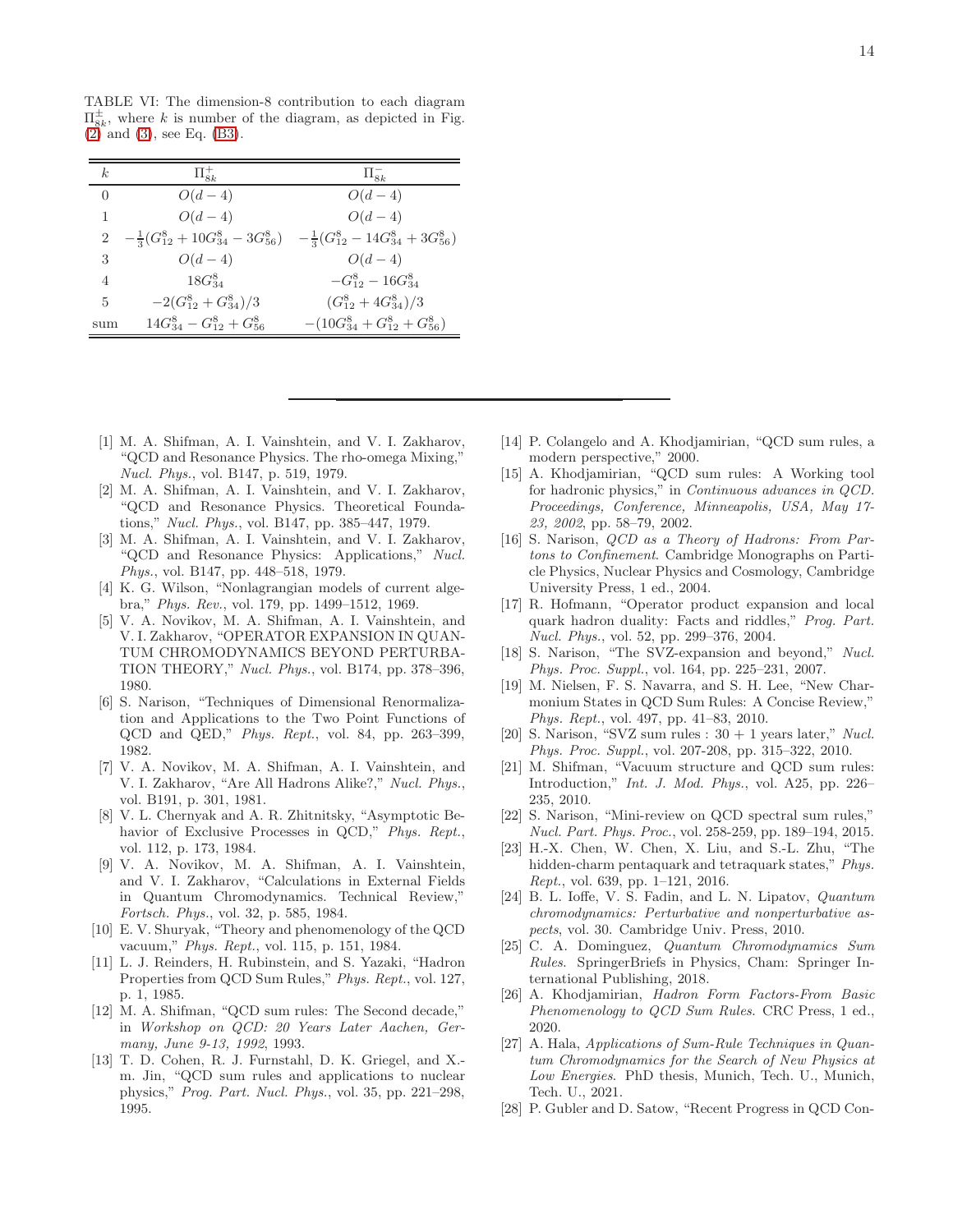densate Evaluations and Sum Rules," *Prog. Part. Nucl. Phys.*, vol. 106, pp. 1–67, 2019.

- [29] H. Kim, P. Gubler, and S. H. Lee, "Light vector correlator in medium: Wilson coefficients up to dimension 6 operators," *Phys. Lett. B*, vol. 772, pp. 194–199, 2017. [Erratum: Phys.Lett.B 779, 498–498 (2018)].
- <span id="page-14-0"></span>[30] T. Buchheim, B. Kämpfer, and T. Hilger, "Algebraic vacuum limits of QCD condensates from in-medium projections of Lorentz tensors," *J. Phys. G*, vol. 43, no. 5, p. 055105, 2016.
- <span id="page-14-1"></span>[31] M. A. Shifman, A. I. Vainshtein, and V. I. Zakharov, "Can Confinement Ensure Natural CP Invariance of Strong Interactions?," *Nucl. Phys. B*, vol. 166, pp. 493– 506, 1980.
- [32] N. Osamura, P. Gubler, and N. Yamanaka, "Contribution of the Weinberg-type Operator to atomic and nuclear electric dipole moments," 3 2022.
- <span id="page-14-2"></span>[33] Y. Ema, T. Gao, and M. Pospelov, "Improved indirect limits on charm and bottom quark EDMs," 5 2022.
- <span id="page-14-3"></span>[34] S. G. Gorishnii, S. A. Larin, and F. V. Tkachov, "The algorithm for OPE coefficient functions in the MS scheme," *Phys. Lett. B*, vol. 124, pp. 217–220, 1983.
- <span id="page-14-4"></span>[35] S. G. Gorishnii and S. A. Larin, "Coefficient Functions of Asymptotic Operator Expansions in Minimal Subtraction Scheme," *Nucl. Phys. B*, vol. 283, p. 452, 1987.
- <span id="page-14-5"></span>[36] J. S. Schwinger, "On gauge invariance and vacuum polarization," *Phys. Rev.*, vol. 82, pp. 664–679, 1951.
- <span id="page-14-6"></span>[37] A. G. Grozin, "Methods of calculation of higher power corrections in QCD," *Int. J. Mod. Phys.*, vol. A10, pp. 3497–3529, 1995.
- <span id="page-14-7"></span>[38] D. Gromes, "Space-time Dependence of the Gluon Condensate Correlation Function and Quarkonium Spectra," *Phys. Lett. B*, vol. 115, pp. 482–486, 1982.
- [39] S. V. Mikhailov and A. V. Radyushkin, "Quark Condensate Nonlocality and Pion Wave Function in QCD: General Formalism," *Sov. J. Nucl. Phys.*, vol. 49, p. 494, 1989. [Yad. Fiz.49,794(1988)].
- <span id="page-14-8"></span>[40] A. P. Bakulev, S. V. Mikhailov, and N. G. Stefanis, "QCD based pion distribution amplitudes confronting experimental data," *Phys. Lett.*, vol. B508, pp. 279–289, 2001. [Erratum: Phys. Lett. B590, 309 (2004)].
- <span id="page-14-9"></span>[41] R. M. Albuquerque, *Charmonium Exotic States*. PhD thesis, Sao Paulo U., 2013.
- <span id="page-14-10"></span>[42] V. A. Novikov, M. A. Shifman, A. I. Vainshtein, and V. I. Zakharov, "eta-prime Meson as Pseudoscalar Gluonium," *Phys. Lett.*, vol. B86, p. 347, 1979. [Pisma Zh. Eksp. Teor. Fiz.29,649(1979)].
- <span id="page-14-19"></span>[43] V. A. Novikov, M. A. Shifman, A. I. Vainshtein, and V. I. Zakharov, "In a Search for Scalar Gluonium," *Nucl. Phys.*, vol. B165, p. 67, 1980.
- <span id="page-14-21"></span>[44] J. I. Latorre, S. Narison, and S. Paban, "0++ TRIGLU-ONIUM SUM RULES," *Phys. Lett.*, vol. B191, p. 437, 1987.
- <span id="page-14-11"></span>[45] G. Hao, C.-F. Qiao, and A.-L. Zhang, "0-+ trigluon glueball and its implication for a recent BES observation," *Phys. Lett.*, vol. B642, pp. 53–61, 2006.
- <span id="page-14-12"></span>[46] E. Klempt and A. Zaitsev, "Glueballs, Hybrids, Multiquarks. Experimental facts versus QCD inspired concepts," *Phys. Rept.*, vol. 454, pp. 1–202, 2007.
- <span id="page-14-15"></span>[47] W. Ochs, "The Status of Glueballs," *J. Phys.*, vol. G40, p. 043001, 2013.
- [48] S. Jia *et al.*, "Search for the  $0^{--}$  Glueball in  $\Upsilon(1S)$  and Υ(2S) decays," *Phys. Rev.*, vol. D95, no. 1, p. 012001, 2017.
- [49] E. Klempt, A. V. Sarantsev, I. Denisenko, and K. V. Nikonov, "Search for the tensor glueball," *Phys. Lett. B*, vol. 830, p. 137171, 2022.
- <span id="page-14-13"></span>[50] T. Csörgő, T. Novak, R. Pasechnik, A. Ster, and I. Szanyi, "Evidence of Odderon-exchange from scaling properties of elastic scattering at TeV energies," *Eur. Phys. J. C*, vol. 81, no. 2, p. 180, 2021.
- <span id="page-14-14"></span>[51] S. V. Chekanov and S. Magill, "Some aspects of impact of the Electron Ion Collider on particle physics at the Energy Frontier," in *2022 Snowmass Summer Study*, 2 2022.
- <span id="page-14-16"></span>[52] V. Mathieu, N. Kochelev, and V. Vento, "The Physics of Glueballs," *Int. J. Mod. Phys.*, vol. E18, pp. 1–49, 2009.
- <span id="page-14-17"></span>[53] H.-X. Chen, W. Chen, X. Liu, Y.-R. Liu, and S.-L. Zhu, "An updated review of the new hadron states," [arXiv:2204.02649](http://arxiv.org/abs/2204.02649) [hep-ph].
- <span id="page-14-18"></span>[54] V. A. Novikov, M. A. Shifman, A. I. Vainshtein, and V. I. Zakharov, "A Theory of the J/psi –¿ eta (etaprime) gamma Decays," *Nucl. Phys.*, vol. B165, pp. 55– 66, 1980.
- [55] V. A. Novikov, M. A. Shifman, A. I. Vainshtein, and V. I. Zakharov, "GLUEBALLS IN QCD SUM RULES," *Acta Phys. Polon.*, vol. B12, p. 399, 1981.
- [56] M. A. Shifman, "AN ESTIMATE OF THE GLUO-NIUM MASS FROM QCD LOW-ENERGY THEO-REMS," *Z. Phys.*, vol. C9, p. 347, 1981.
- [57] N. V. Krasnikov, A. A. Pivovarov, and N. N. Tavkhelidze, "The Use of Finite Energy Sum Rules for the Description of the Hadronic Properties of QCD," *Z. Phys.*, vol. C19, p. 301, 1983.
- [58] S. Narison, "Spectral Function Sum Rules for Gluonic Currents," *Z. Phys.*, vol. C26, p. 209, 1984.
- [59] V. A. Novikov, M. A. Shifman, A. I. Vainshtein, and V. I. Zakharov, "Wilson's Operator Expansion: Can It Fail?," *Nucl. Phys. B*, vol. 249, pp. 445–471, 1985.
- [60] J. Bordes, V. Gimenez, and J. A. Penarrocha, "On the Mass and Width of the Lowest Scalar Glueball," *Phys. Lett.*, vol. B223, p. 251, 1989.
- [61] S. Narison and G. Veneziano, "QCD Tests of  $G(1.6)$  = Glueball," *Int. J. Mod. Phys.*, vol. A4, p. 2751, 1989.
- [62] E. Bagan and T. G. Steele, "Mass of the Scalar Glueball: Higher Loop Effects in the QCD Sum Rules," *Phys. Lett.*, vol. B243, pp. 413–420, 1990.
- [63] A. B. Wakely and C. E. Carlson, "Pseudoscalar glueball wave functions from QCD sum rules," *Phys. Rev.*, vol. D45, pp. 338–343, 1992.
- [64] S. Narison, "Masses, decays and mixings of gluonia in QCD," *Nucl. Phys.*, vol. B509, pp. 312–356, 1998.
- <span id="page-14-22"></span>[65] J.-P. Liu, "The 2++ three-gluon tensor glueball in quantum chromodynamics sum rules," *Chin. Phys. Lett.*, vol. 15, pp. 784–786, 1998.
- [66] T. Huang, H.-Y. Jin, and A.-L. Zhang, "Determination of the scalar glueball mass in QCD sum rules," *Phys. Rev.*, vol. D59, p. 034026, 1999.
- [67] H. Forkel, "Scalar gluonium and instantons," *Phys. Rev.*, vol. D64, p. 034015, 2001.
- <span id="page-14-20"></span>[68] D. Harnett and T. G. Steele, "A Gaussian sum rules analysis of scalar glueballs," *Nucl. Phys.*, vol. A695, pp. 205–236, 2001.
- [69] A.-l. Zhang and T. G. Steele, "Instanton and higher loop perturbative contributions to the QCD sum rule analysis of pseudoscalar gluonium," *Nucl. Phys.*, vol. A728, pp. 165–181, 2003.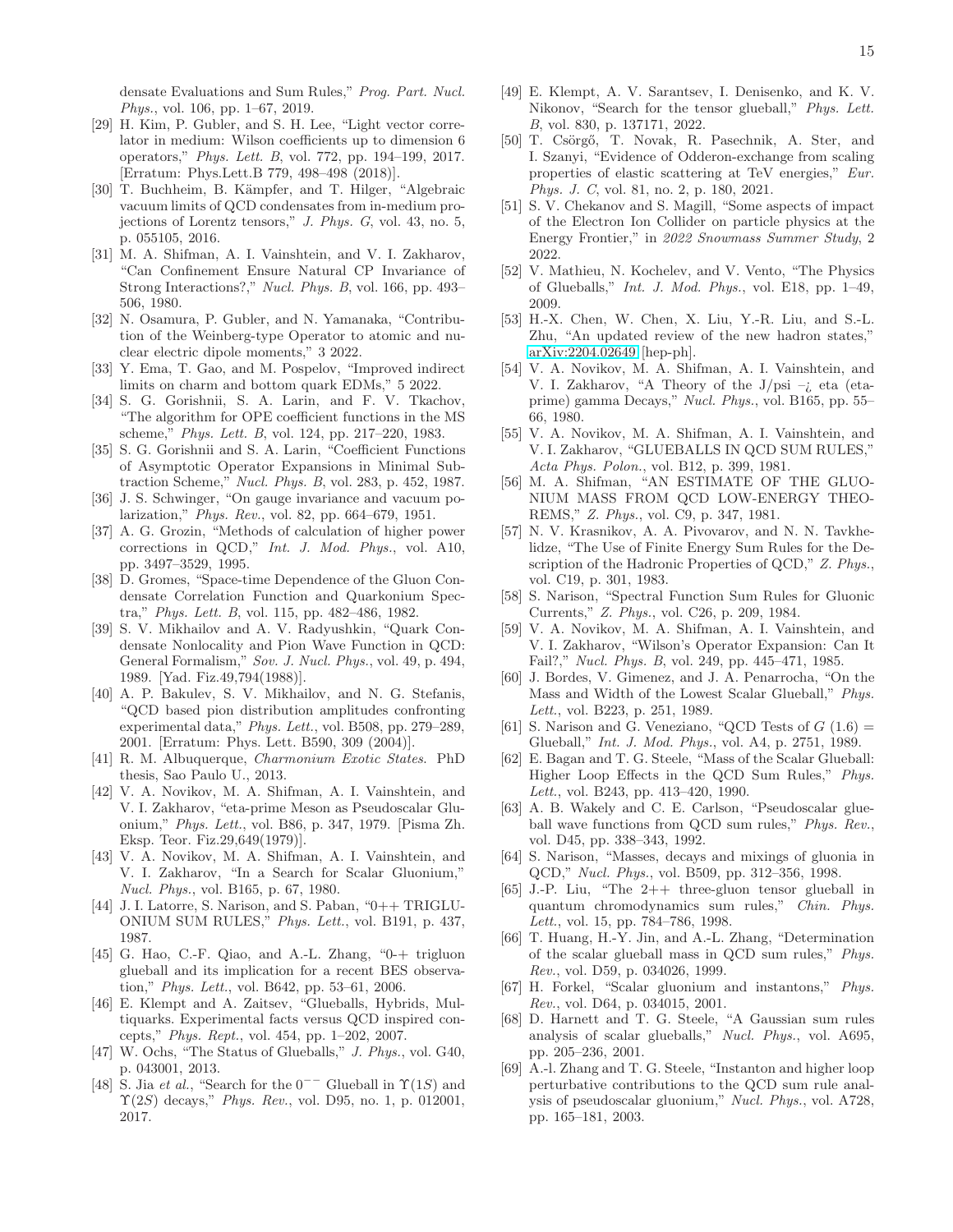- <span id="page-15-1"></span>[70] H. Forkel, "Direct instantons, topological charge screening and QCD glueball sum rules," *Phys. Rev.*, vol. D71, p. 054008, 2005.
- [71] S. Narison, "QCD tests of the puzzling scalar mesons," *Phys. Rev.*, vol. D73, p. 114024, 2006.
- [72] C. Xian, F. Wang, and J. Liu, "Gaussian sum rules for 0 <sup>−</sup><sup>+</sup> glueball in the instanton vacuum model," *J. Phys.*, vol. G41, p. 035004, 2014.
- [73] F. Wang, J. Chen, and J. Liu, "Finite-width Laplace sum rules for 0-+ pseudoscalar glueball in the instanton vacuum model," *Phys. Rev.*, vol. D92, no. 7, p. 076004, 2015.
- <span id="page-15-8"></span>[74] A. Pimikov, H.-J. Lee, N. Kochelev, P. Zhang, and V. Khandramai, "Exotic glueball 0±− states in QCD sum rules," *Phys. Rev.*, vol. D96, no. 11, p. 114024, 2017.
- [75] A. Pimikov, H.-J. Lee, and N. Kochelev, "Comment on "finding the 0−− glueball"," *Phys. Rev. Lett.*, vol. 119, no. 7, p. 079101, 2017.
- <span id="page-15-9"></span>[76] A. Pimikov, H.-J. Lee, N. Kochelev, and P. Zhang, "Is the exotic 0−− glueball a pure gluon state ?," *Phys. Rev.*, vol. D95, no. 7, p. 071501, 2017.
- [77] J. Chen and J. Liu, "Finite-width Laplacian sum rules for  $2^{++}$  tensor glueball in the instanton vacuum model," *Phys. Rev. D*, vol. 95, no. 1, p. 014024, 2017.
- [78] C.-F. Qiao and L. Tang, "Finding the 0−− Glueball," *Phys. Rev. Lett.*, vol. 113, no. 22, p. 221601, 2014.
- [79] C.-F. Qiao and L. Tang, "Mass Spectra of  $0^{+-}$ ,  $1^{-+}$ and 2<sup>+</sup><sup>−</sup> Exotic Glueballs," *Nucl. Phys.*, vol. B904, pp. 282–296, 2016.
- [80] H.-X. Chen, W. Chen, and S.-L. Zhu, "Toward the existence of the odderon as a three-gluon bound state," *Phys. Rev. D*, vol. 103, no. 9, p. L091503, 2021.
- <span id="page-15-0"></span>[81] H.-X. Chen, W. Chen, and S.-L. Zhu, "Two- and threegluon glueballs of  $C=+$ ," *Phys. Rev. D*, vol. 104, no. 9, p. 094050, 2021.
- <span id="page-15-2"></span>[82] M. F. Zoller, "OPE of the pseudoscalar gluonium correlator in massless QCD to three-loop order," *JHEP*, vol. 07, p. 040, 2013.
- <span id="page-15-3"></span>[83] A. L. Kataev, N. V. Krasnikov, and A. A. Pivovarov, "Two Loop Calculations for the Propagators of Gluonic Currents," *Nucl. Phys. B*, vol. 198, pp. 508–518, 1982. [Erratum: Nucl.Phys.B 490, 505–507 (1997)].
- <span id="page-15-4"></span>[84] A. L. Kataev, N. V. Krasnikov, and A. A. Pivovarov, "The Connection Between the Scales of the Gluon and Quark Worlds in Perturbative QCD," *Phys. Lett. B*, vol. 107, pp. 115–118, 1981.
- <span id="page-15-5"></span>[85] E. Bagan and T. G. Steele, "Infrared Aspects of the One Loop, Scalar Glueball Operator Product Expansion," *Phys. Lett. B*, vol. 234, pp. 135–143, 1990.
- <span id="page-15-6"></span>[86] V. M. Braun, K. G. Chetyrkin, and B. A. Kniehl, "Operator product expansion of the non-local gluon condensate," *JHEP*, vol. 05, p. 231, 2021.
- <span id="page-15-7"></span>[87] S. V. Mikhailov, "Nonlocal gluonic condensate in QCD sum rules for the meson wave functions," *Phys. Atom. Nucl.*, vol. 56, pp. 650–657, 1993. [Yad. Fiz.56N5,143(1993)].
- <span id="page-15-10"></span>[88] S. V. Mikhailov and A. V. Radyushkin, "The Pion wave function and QCD sum rules with nonlocal condensates," *Phys. Rev.*, vol. D45, pp. 1754–1759, 1992.
- <span id="page-15-11"></span>[89] A. E. Dorokhov, S. V. Esaibegian, A. E. Maximov, and S. V. Mikhailov, "Nonlocal gluon condensate within a constrained instanton model," *Eur. Phys. J. C*, vol. 13, pp. 331–345, 2000.
- <span id="page-15-12"></span>[90] S. V. Mikhailov and A. V. Radyushkin, "Nonlocal Condensates and QCD Sum Rules for Pion Wave Function," *JETP Lett.*, vol. 43, p. 712, 1986. [Pisma Zh. Eksp. Teor. Fiz.43,551(1986)].
- [91] A. G. Grozin and O. I. Yakovlev, "Baryonic currents and their correlators in the heavy quark effective theory," *Phys. Lett. B*, vol. 285, pp. 254–262, 1992.
- [92] S. V. Mikhailov, A. V. Pimikov, and N. G. Stefanis, "Endpoint behavior of the pion distribution amplitude in QCD sum rules with nonlocal condensates," *Phys. Rev.*, vol. D82, p. 054020, 2010.
- [93] A. V. Pimikov, "Photon Distribution Amplitude in approach with nonlocal condensates," in *Workshop on Hadron Structure and QCD: From Low to High Energies (HSQCD 2008) Gatchina, St. Petersburg, Russia, June 30-July 4, 2008*, 2008.
- [94] A. V. Pimikov, A. P. Bakulev, and N. G. Stefanis, "Nonlocal condensates and pion form factor," *Nucl. Phys. Proc. Suppl.*, vol. 198, pp. 182–185, 2010.
- [95] A. P. Bakulev, A. V. Pimikov, and N. G. Stefanis, "Pion Form Factor in the NLC QCD SR approach," *Yad. Fiz.*, vol. 73, pp. 1–7, 2010. [Phys. Atom. Nucl.73,1037(2010)].
- [96] A. P. Bakulev, A. V. Pimikov, and N. G. Stefanis, "QCD sum rules with nonlocal condensates and the spacelike pion form factor," *Phys. Rev.*, vol. D79, p. 093010, 2009.
- [97] A. V. Pimikov, S. V. Mikhailov, and N. G. Stefanis, "Rho meson distribution amplitudes from QCD sum rules with nonlocal condensates," *Few Body Syst.*, vol. 55, pp. 401–406, 2014.
- <span id="page-15-13"></span>[98] A. V. Pimikov, "Nonlocal quark condensate and photon distribution amplitude," *Phys. Part. Nucl. Lett.*, vol. 6, pp. 455–460, 2009.
- <span id="page-15-14"></span>[99] N. Brambilla, H. S. Chung, and A. Vairo, "Inclusive Hadroproduction of P-Wave Heavy Quarkonia in Potential Nonrelativistic QCD," *Phys. Rev. Lett.*, vol. 126, no. 8, p. 082003, 2021.
- <span id="page-15-15"></span>[100] N. Brambilla, H. S. Chung, D. Müller, and A. Vairo, "Decay and electromagnetic production of strongly coupled quarkonia in pNRQCD," *JHEP*, vol. 04, p. 095, 2020.
- <span id="page-15-16"></span>[101] A. A. Vladimirov, "Self-contained definition of the Collins-Soper kernel," *Phys. Rev. Lett.*, vol. 125, no. 19, p. 192002, 2020.
- <span id="page-15-17"></span>[102] D. J. Broadhurst and S. C. Generalis, "DIMENSION EIGHT CONTRIBUTIONS TO LIGHT QUARK QCD SUM RULES," *Phys. Lett.*, vol. B165, pp. 175–180, 1985.
- <span id="page-15-18"></span>[103] S. N. Nikolaev and A. V. Radyushkin, "QCD CHAR-MONIUM SUM RULES UP TO O (G\*\*4) ORDER. (IN RUSSIAN)," *Phys. Lett.*, vol. B124, pp. 243–246, 1983.
- <span id="page-15-19"></span>[104] A. G. Grozin and Yu. F. Pinelis, "Contribution of Higher Gluon Condensates to the Light Quark Vacuum Polarization," *Z. Phys.*, vol. C33, p. 419, 1987.
- <span id="page-15-20"></span>[105] S. N. Nikolaev and A. V. Radyushkin, "Vacuum Corrections to QCD Charmonium Sum Rules: Basic Formalism and O  $(G^3)$  Results," *Nucl. Phys.*, vol. B213, pp. 285–304, 1983.
- <span id="page-15-21"></span>[106] V. Mathieu and V. Vento, "Pseudoscalar glueball and eta - eta-prime mixing," *Phys. Rev. D*, vol. 81, p. 034004, 2010.
- [107] A. Amato, G. Bali, and B. Lucini, "Topology and glueballs in  $SU(7)$  Yang-Mills with open boundary condi-